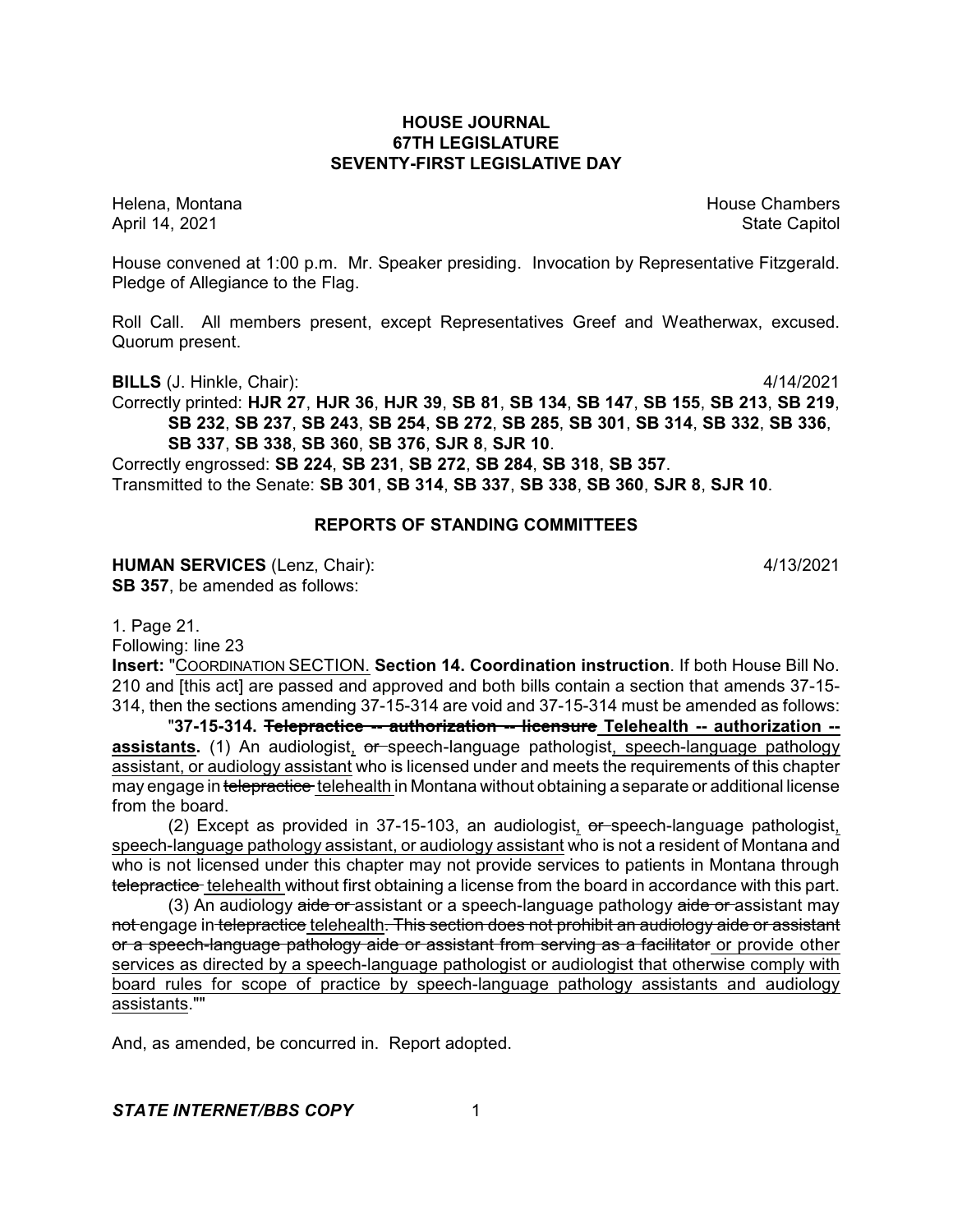| <b>TAXATION</b> (Beard, Chair):<br>SB 263, be concurred in. Report adopted.                                                                                                                                                                                                              | 4/14/2021 |
|------------------------------------------------------------------------------------------------------------------------------------------------------------------------------------------------------------------------------------------------------------------------------------------|-----------|
| <b>MESSAGES FROM THE SENATE</b>                                                                                                                                                                                                                                                          |           |
| House bills concurred in and returned to the House:                                                                                                                                                                                                                                      | 4/12/2021 |
| HB 300, introduced by J. Schillinger<br>HB 302, introduced by J. Kassmier                                                                                                                                                                                                                |           |
| House joint resolution concurred in and returned to the House:                                                                                                                                                                                                                           | 4/12/2021 |
| HJR 8, introduced by F. Garner                                                                                                                                                                                                                                                           |           |
| <b>House bills</b> concurred in as amended and returned to the House for concurrence in Senate<br>amendments:                                                                                                                                                                            |           |
| HB 276, introduced by M. Caferro<br>HB 365, introduced by J. Trebas<br>HB 423, introduced by D. Lenz<br>HB 449, introduced by F. Garner<br>HB 462, introduced by M. Stromswold<br>HB 479, introduced by K. Sullivan<br>HB 501, introduced by J. Trebas<br>HB 539, introduced by B. Usher | 4/12/2021 |
| House bill not concurred in and returned to the House:                                                                                                                                                                                                                                   | 4/12/2021 |
| HB 476, introduced by K. Whitman                                                                                                                                                                                                                                                         |           |
| House amendments to Senate bills concurred in:                                                                                                                                                                                                                                           | 4/12/2021 |
| SB 106, introduced by W. Sales<br>SB 163, introduced by C. Glimm<br>SB 309, introduced by W. Sales                                                                                                                                                                                       |           |

# **FIRST READING AND COMMITMENT OF BILLS**

The following House joint resolutions were introduced, read first time, and referred to committees:

**HJR 40**, introduced by B. Mercer, K. Seekins-Crowe, B. Tschida, referred to Judiciary. **HJR 41**, introduced by J. Trebas, referred to Judiciary.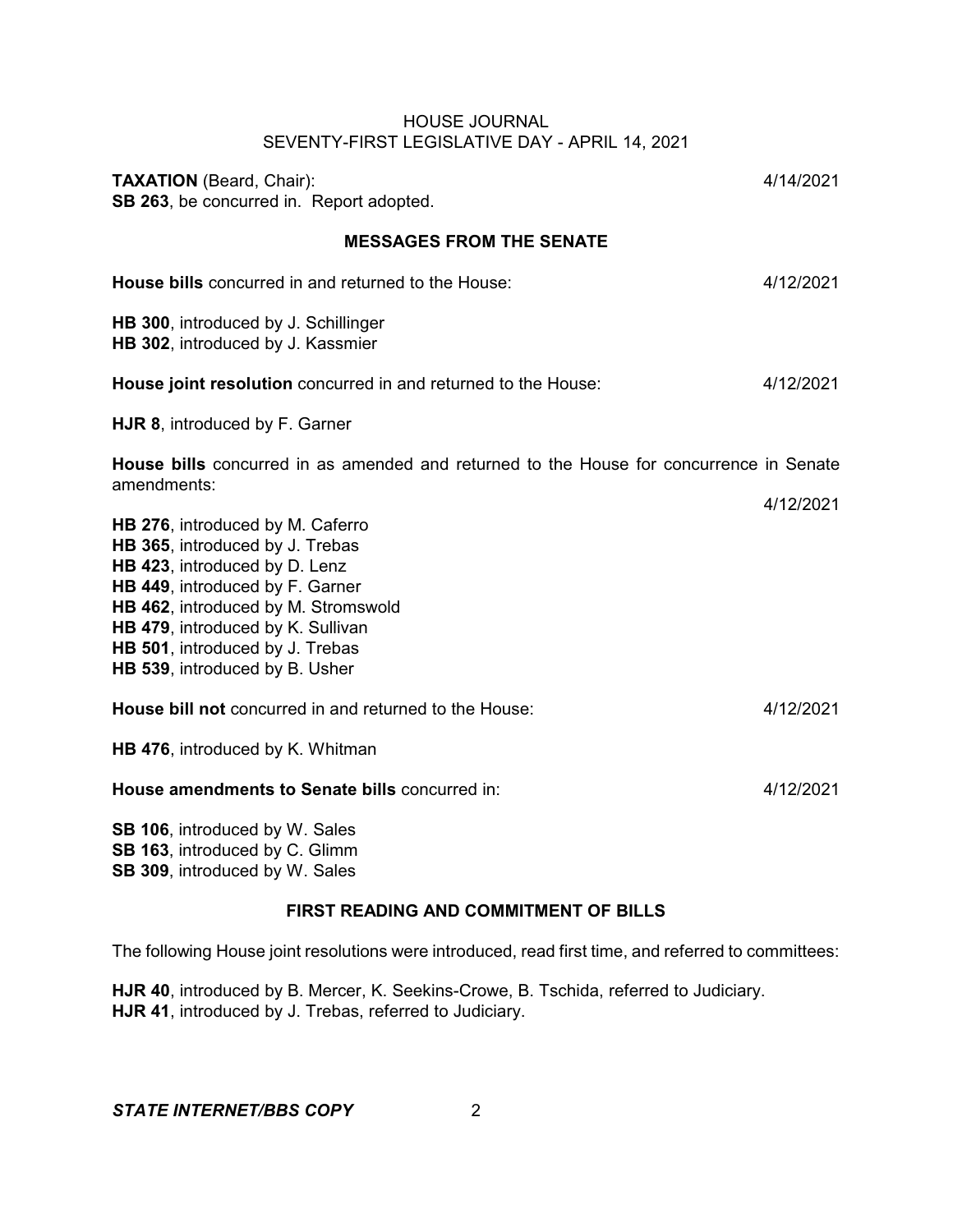# **SECOND READING OF BILLS (COMMITTEE OF THE WHOLE)**

Majority Leader Vinton moved the House resolve itself into a Committee of the Whole for consideration of business on second reading. Motion carried. Representative Tschida in the chair.

Mr. Speaker: We, your Committee of the Whole, having had under consideration business on second reading, recommend as follows:

**HB 63** - **Senate Amendments** - Representative Dooling moved Senate amendments to **HB 63** be **not** concurred in. Motion carried as follows:

Yeas: Abbott, Anderson, Bartel, Beard, Bedey, Berglee, Bertoglio, Binkley, Bishop, Brewster, Buckley, Caferro, Carlson, Curdy, Custer, Dooling, Dunwell, Duram, Fern, Fielder, Fitzgerald, Fleming, France, Frazer, Fuller, Funk, Galloway, Garner, Gillette, Gist, Greef, Gunderson, Hamilton, Harvey, Hawk, Hayman, Hill, Hinkle C, Hinkle J, Holmlund, Hopkins, Jones, Karjala, Kassmier, Keane, Kelker, Keogh, Kerns, Kerr-Carpenter, Knudsen C, Knudsen R, Kortum, Lenz, Ler, Loge, Malone, Marler, Marshall, McKamey, Mercer, Mitchell, Moore, Nave, Noland, Novak, Patelis, Phalen, Putnam, Read, Regier A, Regier M, Reksten, Ricci, Running Wolf, Schillinger, Seekins-Crowe, Sheldon-Galloway, Skees, Smith, Stafman, Stewart Peregoy, Stromswold, Sullivan, Tenenbaum, Thane, Trebas, Tschida, Usher, Vinton, Walsh, Weatherwax, Welch, Whiteman Pena, Whitman, Windy Boy, Zolnikov, Mr. Speaker. Total 97

Nays: Buttrey, Farris-Olsen, Olsen. Total 3

Voted absentee: Greef, Weatherwax, Aye.

Excused: Greef, Weatherwax. Total 2

Absent or not voting: None. Total 0

**HB 178** - **Senate Amendments** - Representative Bedey moved Senate amendments to **HB 178** be **not** concurred in. Motion carried as follows:

Yeas: Abbott, Anderson, Bartel, Beard, Bedey, Berglee, Bertoglio, Binkley, Bishop, Brewster, Buckley, Buttrey, Caferro, Carlson, Curdy, Custer, Dooling, Dunwell, Duram, Farris-Olsen, Fern, Fielder, Fitzgerald, Fleming, France, Frazer, Fuller, Funk, Galloway, Garner, Gillette, Gist, Greef, Gunderson, Hamilton, Harvey, Hawk, Hayman, Hill, Hinkle C, Hinkle J, Holmlund, Hopkins, Jones, Karjala, Kassmier, Keane, Kelker, Keogh, Kerns, Kerr-Carpenter, Knudsen C, Knudsen R, Kortum, Lenz, Ler, Loge, Malone, Marler, Marshall, McKamey, Mercer, Mitchell, Moore, Nave, Noland, Novak, Olsen, Patelis, Phalen, Putnam, Read, Regier A, Regier M, Reksten, Ricci, Running Wolf,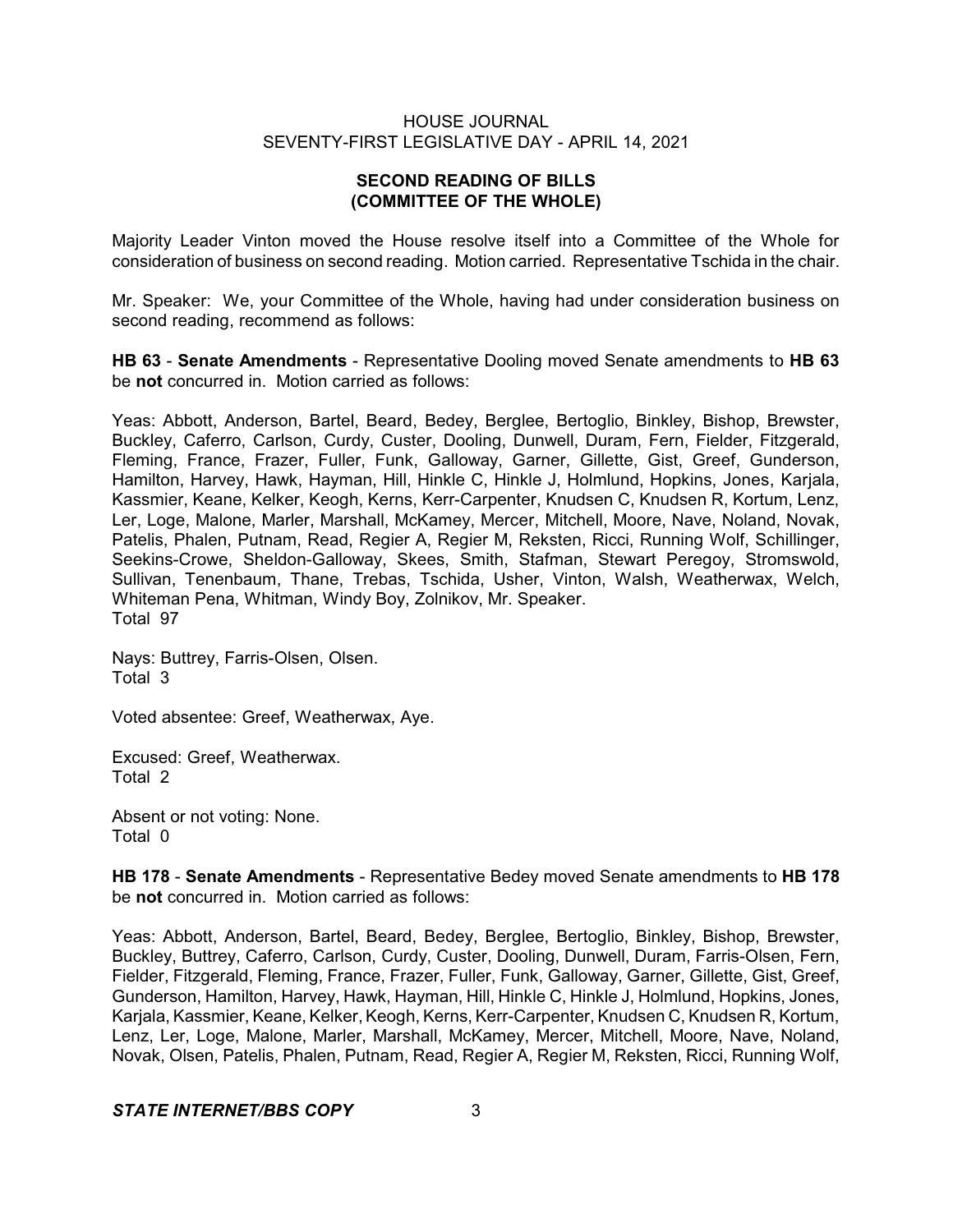Schillinger, Seekins-Crowe, Sheldon-Galloway, Skees, Smith, Stafman, Stewart Peregoy, Stromswold, Sullivan, Tenenbaum, Thane, Trebas, Tschida, Usher, Vinton, Walsh, Weatherwax, Welch, Whiteman Pena, Whitman, Windy Boy, Zolnikov, Mr. Speaker. Total 100

Nays: None. Total 0

Voted absentee: Greef, Weatherwax, Aye.

Excused: Greef, Weatherwax. Total 2

Absent or not voting: None. Total 0

**HB 555** - **Senate Amendments** - Representative M. Regier moved Senate amendments to **HB 555** be **not** concurred in. Motion carried as follows:

Yeas: Anderson, Bartel, Beard, Bedey, Berglee, Bertoglio, Binkley, Brewster, Buttrey, Carlson, Custer, Dooling, Duram, Fielder, Fitzgerald, Fleming, Frazer, Fuller, Galloway, Garner, Gillette, Gist, Greef, Gunderson, Hill, Hinkle C, Hinkle J, Holmlund, Hopkins, Jones, Kassmier, Kerns, Knudsen C, Knudsen R, Lenz, Ler, Loge, Malone, Marshall, McKamey, Mercer, Mitchell, Moore, Nave, Noland, Patelis, Phalen, Putnam, Read, Regier A, Regier M, Reksten, Ricci, Schillinger, Seekins-Crowe, Sheldon-Galloway, Skees, Stromswold, Trebas, Tschida, Usher, Vinton, Walsh, Welch, Whitman, Zolnikov, Mr. Speaker. Total 67

Nays: Abbott, Bishop, Buckley, Caferro, Curdy, Dunwell, Farris-Olsen, Fern, France, Funk, Hamilton, Harvey, Hawk, Hayman, Karjala, Keane, Kelker, Keogh, Kerr-Carpenter, Kortum, Marler, Novak, Olsen, Running Wolf, Smith, Stafman, Stewart Peregoy, Sullivan, Tenenbaum, Thane, Weatherwax, Whiteman Pena, Windy Boy. Total 33

Voted absentee: Greef, Aye; Weatherwax, No.

Excused: Greef, Weatherwax. Total 2

Absent or not voting: None. Total 0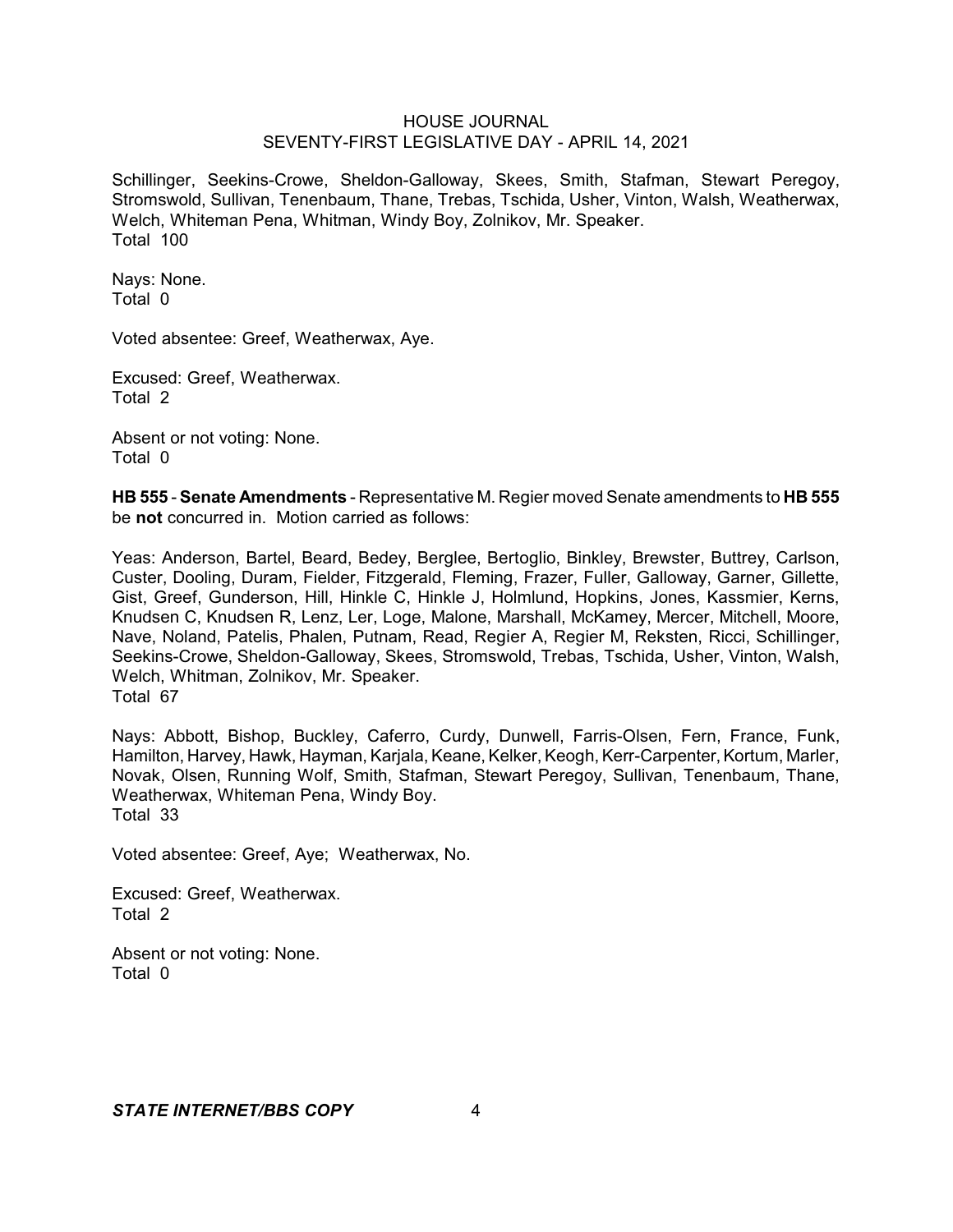**SB 164** - Representative Fielder moved **SB 164** be concurred in. Motion **failed** as follows:

Yeas: Bartel, Beard, Berglee, Binkley, Brewster, Carlson, Duram, Fielder, Fleming, Fuller, Galloway, Gillette, Gist, Gunderson, Hill, Hinkle C, Hinkle J, Kerns, Knudsen C, Knudsen R, Lenz, Ler, Loge, Malone, Marshall, Mercer, Mitchell, Moore, Nave, Noland, Patelis, Phalen, Read, Regier A, Regier M, Reksten, Ricci, Schillinger, Seekins-Crowe, Sheldon-Galloway, Skees, Stromswold, Trebas, Tschida, Usher, Vinton, Zolnikov, Mr. Speaker. Total 48

Nays: Abbott, Anderson, Bedey, Bertoglio, Bishop, Buckley, Buttrey, Caferro, Curdy, Custer, Dooling, Dunwell, Farris-Olsen, Fern, Fitzgerald, France, Frazer, Funk, Garner, Greef, Hamilton, Harvey, Hawk, Hayman, Holmlund, Hopkins, Jones, Karjala, Kassmier, Keane, Kelker, Keogh, Kerr-Carpenter, Kortum, Marler, McKamey, Novak, Olsen, Putnam, Running Wolf, Smith, Stafman, Stewart Peregoy, Sullivan, Tenenbaum, Thane, Walsh, Weatherwax, Welch, Whiteman Pena, Whitman, Windy Boy. Total 52

Voted absentee: Greef, Weatherwax, No.

Excused: Greef, Weatherwax. Total 2

Absent or not voting: None. Total 0

**SB 165** - Representative Gunderson moved **SB 165** be concurred in. Motion carried as follows:

Yeas: Bartel, Beard, Berglee, Binkley, Brewster, Carlson, Duram, Fielder, Fleming, Frazer, Fuller, Galloway, Garner, Gillette, Gist, Gunderson, Hill, Hinkle C, Hinkle J, Kassmier, Kerns, Knudsen C, Knudsen R, Lenz, Ler, Loge, Malone, Marshall, Mercer, Mitchell, Moore, Nave, Noland, Patelis, Phalen, Read, Regier A, Regier M, Reksten, Ricci, Schillinger, Seekins-Crowe, Sheldon-Galloway, Skees, Stromswold, Trebas, Tschida, Usher, Vinton, Zolnikov, Mr. Speaker. Total 51

Nays: Abbott, Anderson, Bedey, Bertoglio, Bishop, Buckley, Buttrey, Caferro, Curdy, Custer, Dooling, Dunwell, Farris-Olsen, Fern, Fitzgerald, France, Funk, Greef, Hamilton, Harvey, Hawk, Hayman, Holmlund, Hopkins, Jones, Karjala, Keane, Kelker, Keogh, Kerr-Carpenter, Kortum, Marler, McKamey, Novak, Olsen, Putnam, Running Wolf, Smith, Stafman, Stewart Peregoy, Sullivan, Tenenbaum, Thane, Walsh, Weatherwax, Welch, Whiteman Pena, Whitman, Windy Boy. Total 49

Voted absentee: Greef, Weatherwax, No.

Excused: Greef, Weatherwax. Total 2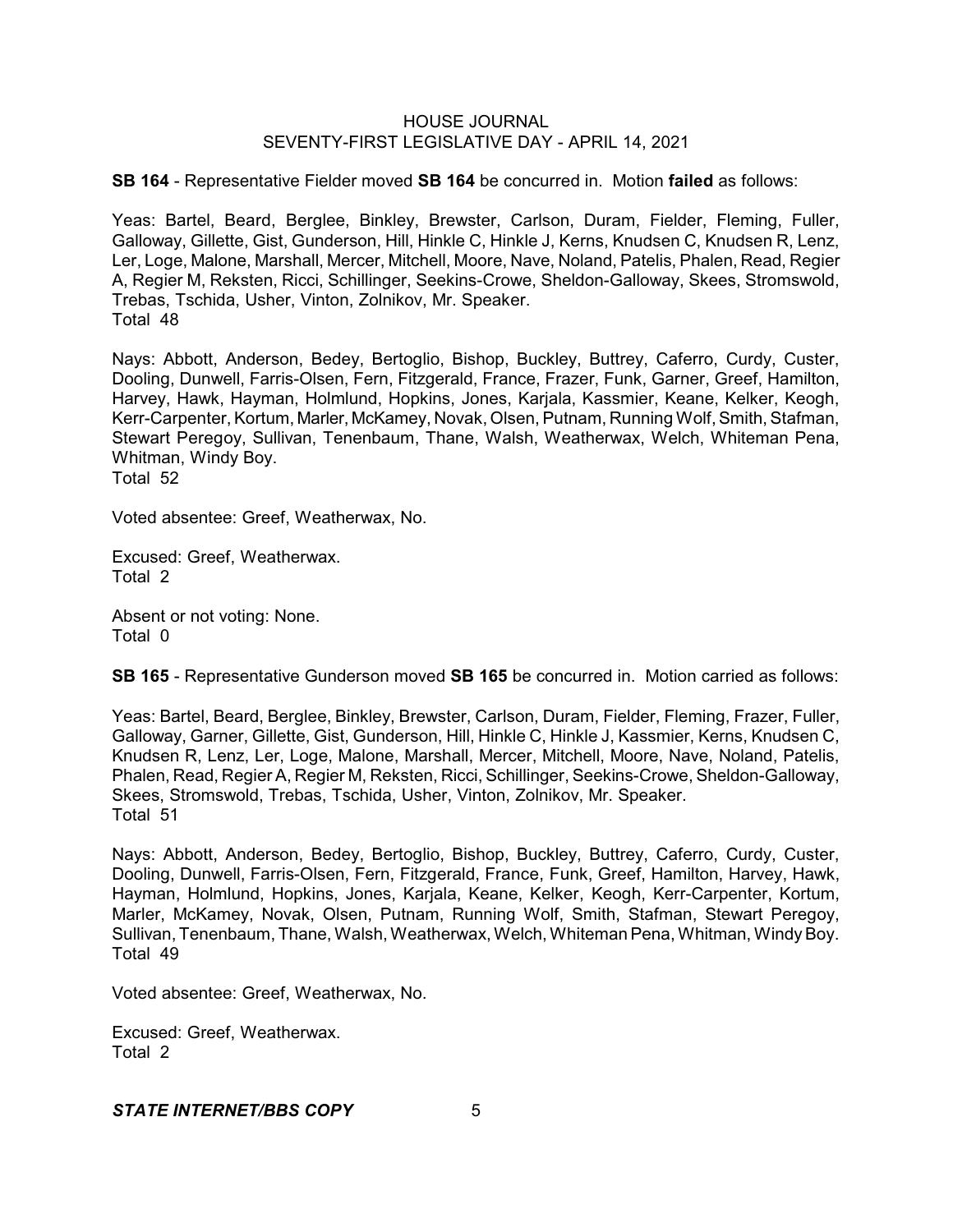Absent or not voting: None. Total 0

**SB 172** - Representative Galloway moved **SB 172** be concurred in. Motion carried as follows:

Yeas: Anderson, Bartel, Beard, Bedey, Berglee, Bertoglio, Binkley, Brewster, Buttrey, Carlson, Custer, Dooling, Duram, Fielder, Fitzgerald, Fleming, Frazer, Fuller, Galloway, Garner, Gillette, Gist, Greef, Gunderson, Hill, Hinkle C, Hinkle J, Holmlund, Hopkins, Jones, Kassmier, Kerns, Knudsen C, Knudsen R, Lenz, Ler, Loge, Malone, Marshall, McKamey, Mercer, Mitchell, Moore, Nave, Noland, Patelis, Phalen, Putnam, Read, Regier A, Regier M, Reksten, Ricci, Schillinger, Seekins-Crowe, Sheldon-Galloway, Skees, Stromswold, Trebas, Tschida, Usher, Vinton, Walsh, Welch, Whitman, Zolnikov, Mr. Speaker. Total 67

Nays: Abbott, Bishop, Buckley, Caferro, Curdy, Dunwell, Farris-Olsen, Fern, France, Funk, Hamilton, Harvey, Hawk, Hayman, Karjala, Keane, Kelker, Keogh, Kerr-Carpenter, Kortum, Marler, Novak, Olsen, Running Wolf, Smith, Stafman, Stewart Peregoy, Sullivan, Tenenbaum, Thane, Weatherwax, Whiteman Pena, Windy Boy. Total 33

Voted absentee: Greef, Aye; Weatherwax, No.

Excused: Greef, Weatherwax. Total 2

Absent or not voting: None. Total 0

**SB 173** - Representative M. Regier moved **SB 173** be concurred in. Motion carried as follows:

Yeas: Anderson, Bartel, Beard, Berglee, Bertoglio, Binkley, Brewster, Buttrey, Carlson, Dooling, Duram, Fielder, Fleming, Frazer, Fuller, Galloway, Gillette, Gist, Greef, Gunderson, Hill, Hinkle C, Hinkle J, Holmlund, Hopkins, Kassmier, Kerns, Knudsen C, Knudsen R, Lenz, Ler, Loge, Malone, Marshall, Mercer, Mitchell, Moore, Nave, Noland, Patelis, Phalen, Putnam, Read, Regier A, Regier M, Reksten, Ricci, Schillinger, Seekins-Crowe, Sheldon-Galloway, Skees, Stromswold, Trebas, Tschida, Usher, Vinton, Whitman, Zolnikov, Mr. Speaker. Total 59

Nays: Abbott, Bedey, Bishop, Buckley, Caferro, Curdy, Custer, Dunwell, Farris-Olsen, Fern, Fitzgerald, France, Funk, Garner, Hamilton, Harvey, Hawk, Hayman, Jones, Karjala, Keane, Kelker, Keogh, Kerr-Carpenter, Kortum, Marler, McKamey, Novak, Olsen, Running Wolf, Smith, Stafman, Stewart Peregoy, Sullivan, Tenenbaum, Thane, Walsh, Weatherwax, Welch, Whiteman Pena, Windy Boy. Total 41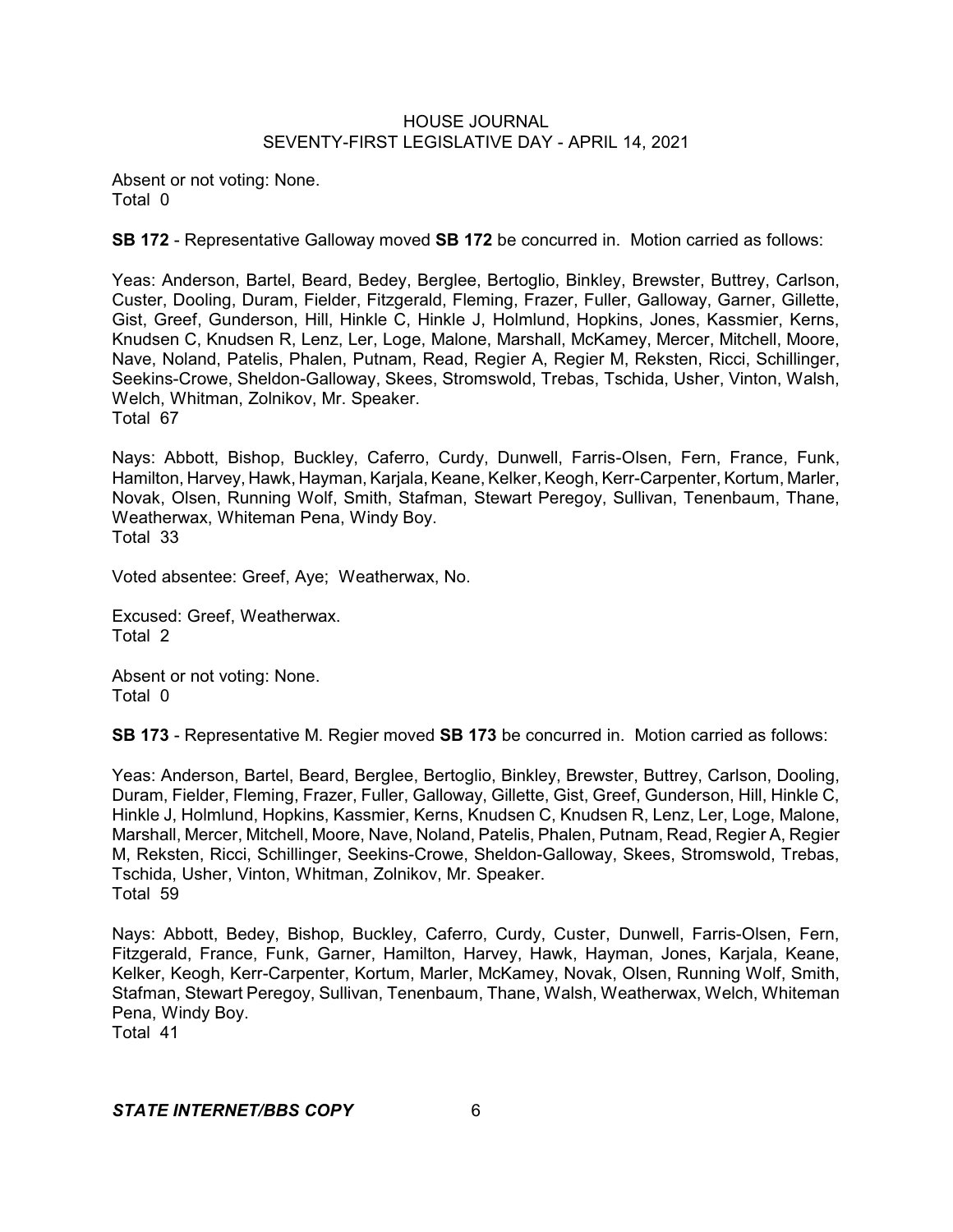Voted absentee: Greef, Aye; Weatherwax, No.

Excused: Greef, Weatherwax. Total 2

Absent or not voting: None. Total 0

**SB 185** - Representative Galloway moved **SB 185** be concurred in. Motion carried as follows:

Yeas: Anderson, Bartel, Beard, Bedey, Berglee, Bertoglio, Binkley, Brewster, Buttrey, Carlson, Dooling, Duram, Fielder, Fitzgerald, Fleming, Frazer, Fuller, Galloway, Garner, Gillette, Gist, Greef, Gunderson, Hill, Hinkle C, Hinkle J, Holmlund, Hopkins, Jones, Kassmier, Kerns, Knudsen C, Knudsen R, Lenz, Ler, Loge, Malone, Marshall, McKamey, Mercer, Mitchell, Moore, Nave, Noland, Patelis, Phalen, Putnam, Read, Regier A, Regier M, Reksten, Ricci, Schillinger, Seekins-Crowe, Sheldon-Galloway, Skees, Stromswold, Trebas, Tschida, Usher, Vinton, Walsh, Welch, Whitman, Zolnikov, Mr. Speaker.

Total 66

Nays: Abbott, Bishop, Buckley, Caferro, Curdy, Custer, Dunwell, Farris-Olsen, Fern, France, Funk, Hamilton, Harvey, Hawk, Hayman, Karjala, Keane, Kelker, Keogh, Kerr-Carpenter, Kortum, Marler, Novak, Running Wolf, Smith, Stafman, Stewart Peregoy, Sullivan, Tenenbaum, Thane, Weatherwax, Whiteman Pena, Windy Boy. Total 33

Voted absentee: Greef, Aye; Weatherwax, No.

Excused: Greef, Weatherwax. Total 2

Absent or not voting: Olsen. Total 1

**SB 224** - Representative Putnam moved **SB 224** be concurred in.

**SB 224** - Speaker Pro Tempore Knudsen moved **SB 224**, second reading copy, be amended as follows:

1. Title, line 14 through line 15. **Strike:** "INCREASING" on line 14 through "CANDIDATES;" on line 15

2. Title, line 18. **Following:** "CANDIDATES;" **Insert:** "REPEALING AGGREGATE CONTRIBUTION LIMITS RECEIVED BY CERTAIN CANDIDATES;"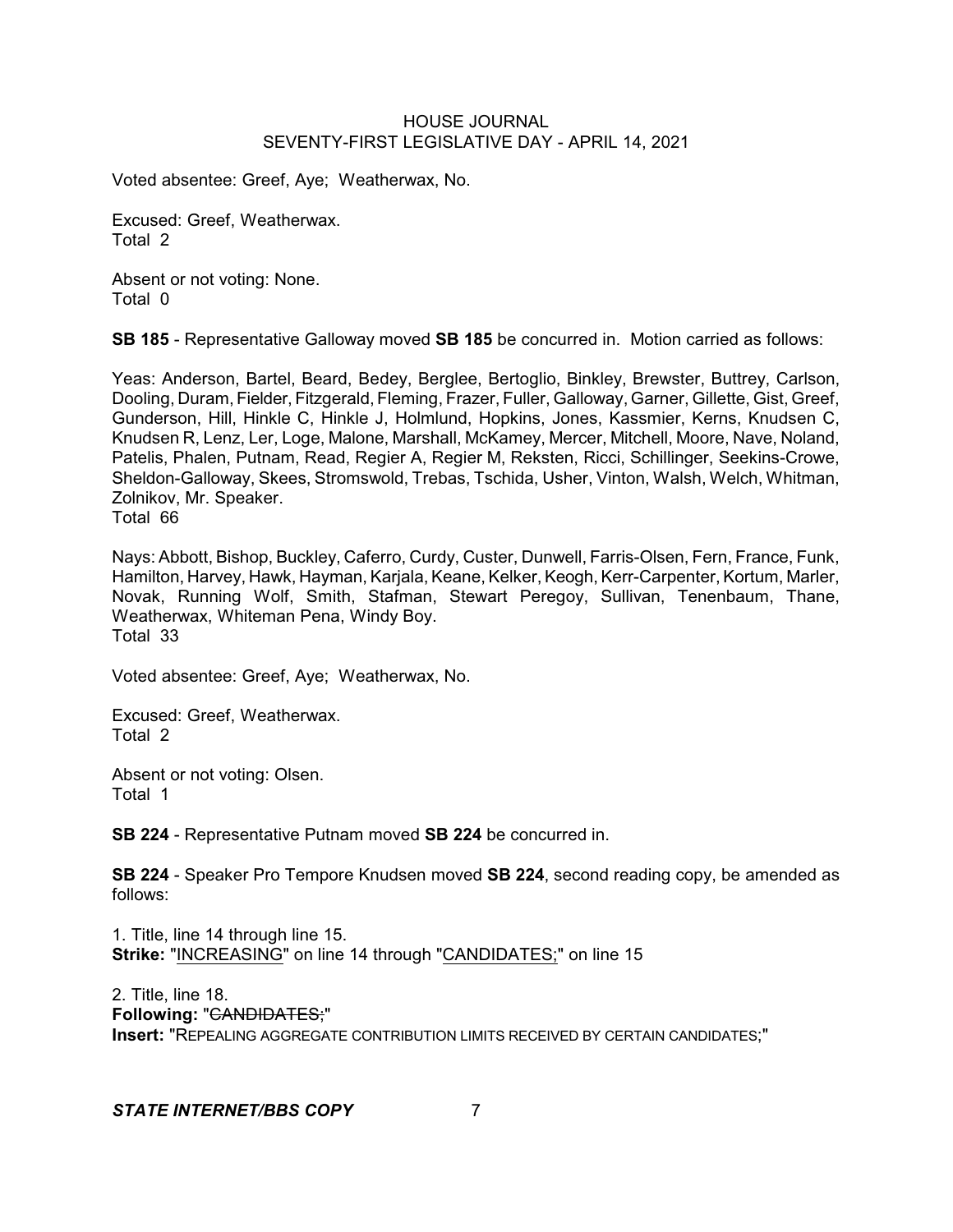3. Title, line 18 through line 19. **Strike:** "13-37-218," 4. Title, line 19. **Strike:** "SECTION" **Insert:** "SECTIONS" 5. Title, line 20.

**Strike:** "," **Insert:** "AND 13-37-218,"

6. Page 11, line 5. **Strike:** "\$750" **Insert:** "\$1,000"

7. Page 11, line 7. **Strike:** "\$500" **Insert:** "\$700"

8. Page 11, line 17. **Strike:** "\$27,000" **Insert:** "\$100,000"

9. Page 11, line 19. **Strike:** "\$9,000" **Insert:** "\$75,000"

10. Page 11, line 20. **Strike:** "\$4,000" **Insert:** "\$15,000"

11. Page 11, line 21. **Strike:** "\$2,000" **Insert:** "\$3,000"

12. Page 11, line 22. **Strike:** "\$1,500" **Insert:** "\$2,000"

13. Page 12, line 9 through line 19. **Strike:** section 4 in its entirety **Renumber:** subsequent sections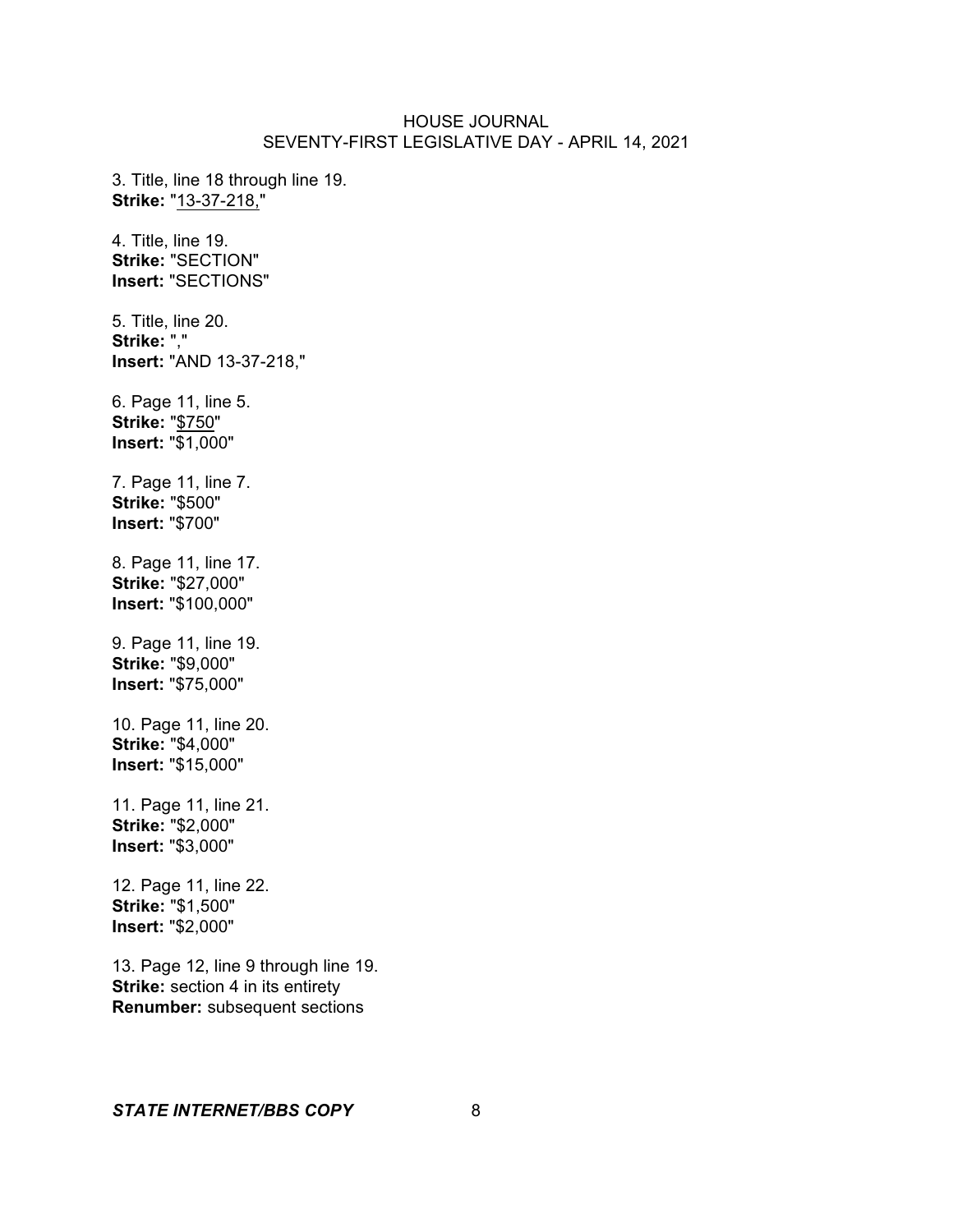14. Page 20, line 13. **Strike:** "section" **Insert:** "sections"

15. Page 20, line 14. **Strike:** "IS" **Insert:** "are"

16. Page 20. **Following:** line 15 **Insert:** "13-37-218. Limitations on receipts from political committees."

Amendment adopted as follows:

Yeas: Anderson, Bartel, Beard, Bedey, Berglee, Bertoglio, Binkley, Brewster, Buttrey, Carlson, Custer, Dooling, Duram, Fielder, Fitzgerald, Fleming, Frazer, Fuller, Galloway, Garner, Gillette, Gist, Greef, Gunderson, Hill, Hinkle C, Hinkle J, Holmlund, Hopkins, Jones, Kassmier, Kerns, Knudsen C, Knudsen R, Lenz, Ler, Loge, Malone, Marshall, McKamey, Mitchell, Moore, Nave, Noland, Novak, Patelis, Phalen, Putnam, Read, Regier A, Regier M, Reksten, Ricci, Schillinger, Seekins-Crowe, Sheldon-Galloway, Skees, Stromswold, Trebas, Tschida, Usher, Vinton, Walsh, Welch, Whitman, Zolnikov, Mr. Speaker. Total 67

Nays: Abbott, Bishop, Caferro, Curdy, Dunwell, Farris-Olsen, Fern, France, Funk, Hamilton, Harvey, Hawk, Hayman, Karjala, Keane, Kelker, Keogh, Kerr-Carpenter, Kortum, Marler, Olsen, Running Wolf, Smith, Stafman, Stewart Peregoy, Sullivan, Tenenbaum, Thane, Weatherwax, Whiteman Pena, Windy Boy. Total 31

Voted absentee: Greef, Aye; Weatherwax, No.

Excused: Greef, Weatherwax. Total 2

Absent or not voting: Buckley, Mercer. Total 2

**SB 224** - Representative Putnam moved **SB 224**, as amended, be concurred in. Motion carried as follows:

Yeas: Anderson, Bartel, Beard, Bedey, Berglee, Bertoglio, Binkley, Brewster, Buckley, Buttrey, Carlson, Custer, Dooling, Duram, Fielder, Fitzgerald, Fleming, Frazer, Fuller, Galloway, Gillette, Gist, Greef, Gunderson, Hill, Hinkle C, Hinkle J, Holmlund, Hopkins, Jones, Kassmier, Kerns, Kerr-Carpenter, Knudsen C, Knudsen R, Lenz, Ler, Loge, Malone, Marshall, McKamey, Mercer, Mitchell, Moore, Nave, Noland, Novak, Patelis, Phalen, Putnam, Read, Regier A, Regier M,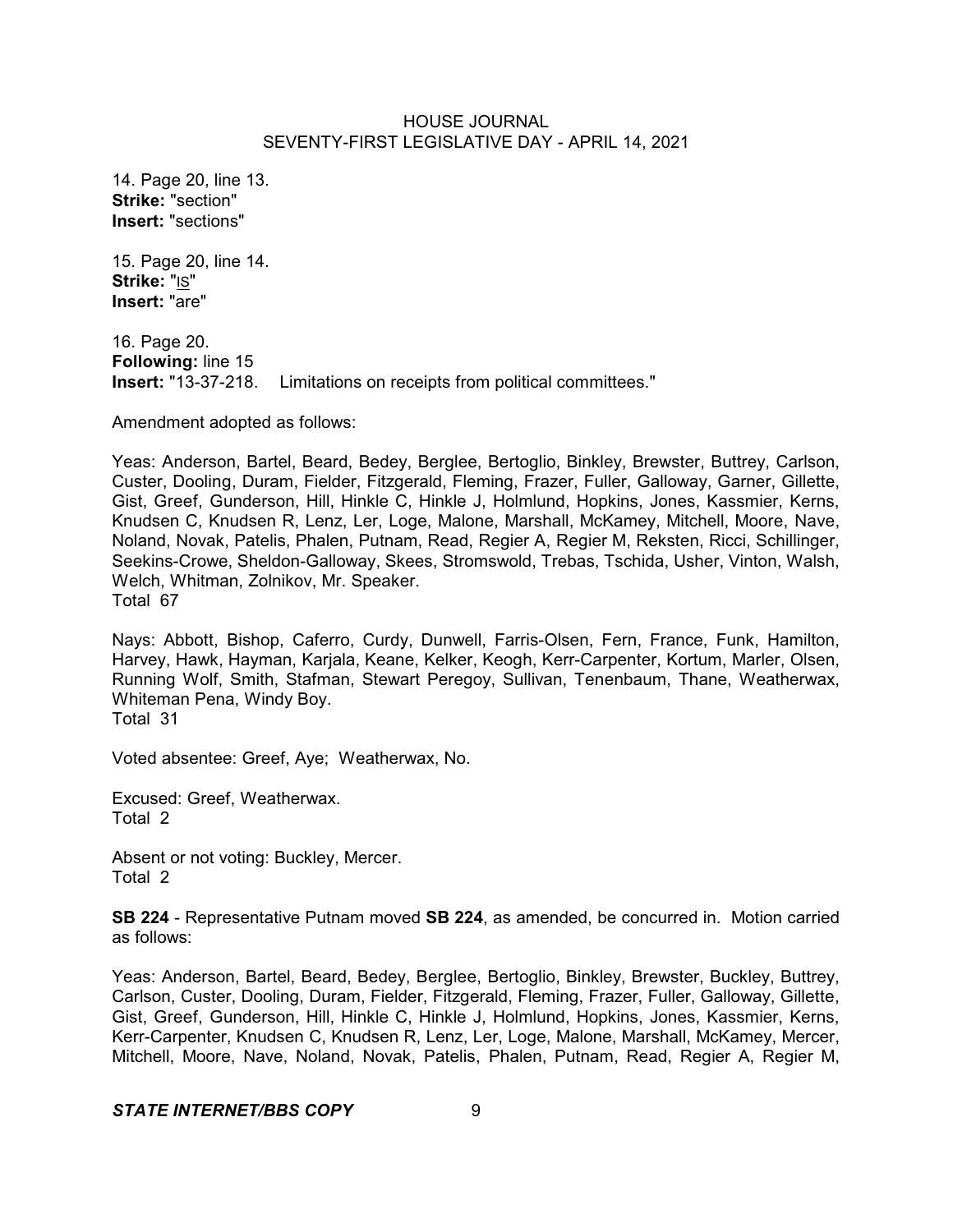Reksten, Ricci, Schillinger, Seekins-Crowe, Sheldon-Galloway, Skees, Stromswold, Trebas, Tschida, Usher, Vinton, Walsh, Welch, Whitman, Zolnikov, Mr. Speaker. Total 69

Nays: Abbott, Bishop, Caferro, Curdy, Dunwell, Farris-Olsen, Fern, France, Funk, Garner, Hamilton, Harvey, Hawk, Hayman, Karjala, Keane, Kelker, Keogh, Kortum, Marler, Olsen, Running Wolf, Smith, Stafman, Stewart Peregoy, Sullivan, Tenenbaum, Thane, Weatherwax, Whiteman Pena, Windy Boy. Total 31

Voted absentee: Greef, Aye; Weatherwax, No.

Excused: Greef, Weatherwax. Total 2

Absent or not voting: None. Total 0

**SB 231** - Representative Malone moved **SB 231** be concurred in.

**SB 231** - Representative Malone moved **SB 231**, second reading copy, be amended as follows:

1. Page 3, line 3 through line 5. **Strike:** ":" on line 4 through "(II) THE" on line 5

Amendment adopted as follows:

Yeas: Abbott, Anderson, Bartel, Beard, Bedey, Berglee, Bertoglio, Binkley, Bishop, Brewster, Buckley, Buttrey, Caferro, Carlson, Custer, Dooling, Duram, Farris-Olsen, Fern, Fielder, Fitzgerald, Fleming, Frazer, Fuller, Funk, Galloway, Garner, Gillette, Gist, Greef, Gunderson, Hamilton, Harvey, Hawk, Hill, Hinkle C, Hinkle J, Holmlund, Hopkins, Jones, Karjala, Kassmier, Keane, Kelker, Keogh, Kerns, Kerr-Carpenter, Knudsen C, Knudsen R, Lenz, Ler, Loge, Malone, Marler, Marshall, McKamey, Mercer, Mitchell, Moore, Nave, Noland, Novak, Patelis, Phalen, Putnam, Read, Regier A, Regier M, Reksten, Ricci, Running Wolf, Schillinger, Seekins-Crowe, Sheldon-Galloway, Skees, Smith, Stafman, Stewart Peregoy, Stromswold, Sullivan, Tenenbaum, Thane, Trebas, Tschida, Usher, Vinton, Walsh, Weatherwax, Welch, Whitman, Zolnikov, Mr. Speaker. Total 92

Nays: Curdy, Dunwell, France, Hayman, Kortum, Olsen, Whiteman Pena, Windy Boy. Total 8

Voted absentee: Greef, Weatherwax, Aye.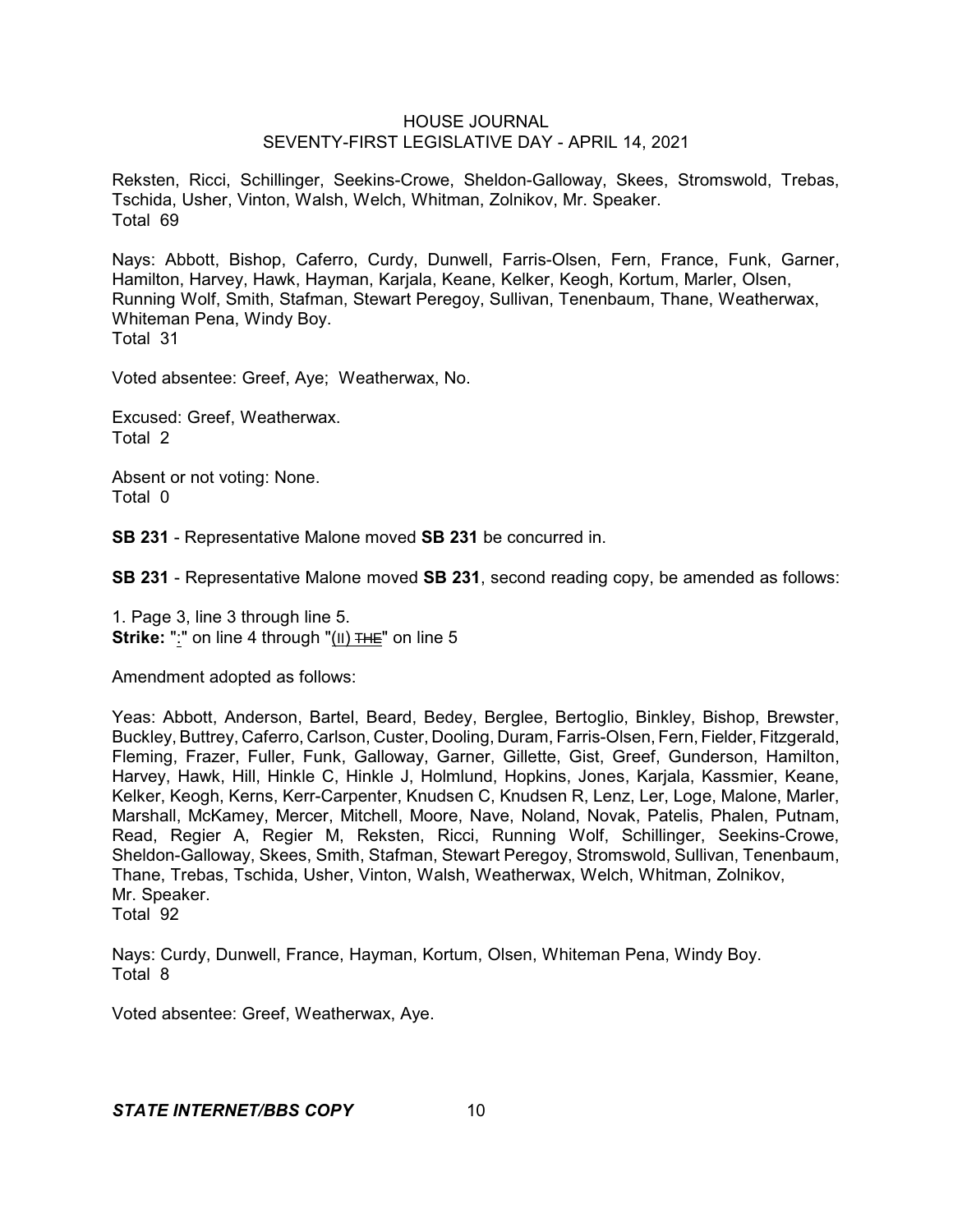Excused: Greef, Weatherwax. Total 2

Absent or not voting: None. Total 0

**SB 231** - Representative Bedey moved **SB 231**, second reading copy, be further amended as follows:

1. Page 3, line 7. **Strike:** "." **Insert:** "; and (c) a division of land transferred to an immediate family member pursuant to subsection (1)(b) may be owned jointly with that immediate family member's spouse."

2. Page 3, line 21. **Following:** "member" **Insert:** "or the spouse of an immediate family member"

Amendment adopted as follows:

Yeas: Abbott, Anderson, Bartel, Beard, Bedey, Berglee, Bertoglio, Binkley, Bishop, Brewster, Buckley, Buttrey, Caferro, Carlson, Curdy, Custer, Dooling, Dunwell, Duram, Farris-Olsen, Fern, Fielder, Fitzgerald, Fleming, France, Frazer, Fuller, Funk, Galloway, Garner, Gillette, Gist, Greef, Gunderson, Hamilton, Harvey, Hawk, Hayman, Hill, Hinkle C, Hinkle J, Holmlund, Hopkins, Jones, Karjala, Kassmier, Keane, Kelker, Keogh, Kerns, Kerr-Carpenter, Knudsen C, Knudsen R, Kortum, Lenz, Ler, Loge, Malone, Marler, Marshall, McKamey, Mercer, Mitchell, Moore, Nave, Noland, Novak, Olsen, Patelis, Phalen, Putnam, Read, Regier A, Regier M, Reksten, Ricci, Running Wolf, Schillinger, Seekins-Crowe, Sheldon-Galloway, Skees, Stafman, Stewart Peregoy, Stromswold, Sullivan, Tenenbaum, Thane, Trebas, Tschida, Usher, Vinton, Walsh, Weatherwax, Welch, Whiteman Pena, Whitman, Windy Boy, Zolnikov, Mr. Speaker. Total 99

Nays: Smith. Total 1

Voted absentee: Greef, Weatherwax, Aye.

Excused: Greef, Weatherwax. Total 2

Absent or not voting: None. Total 0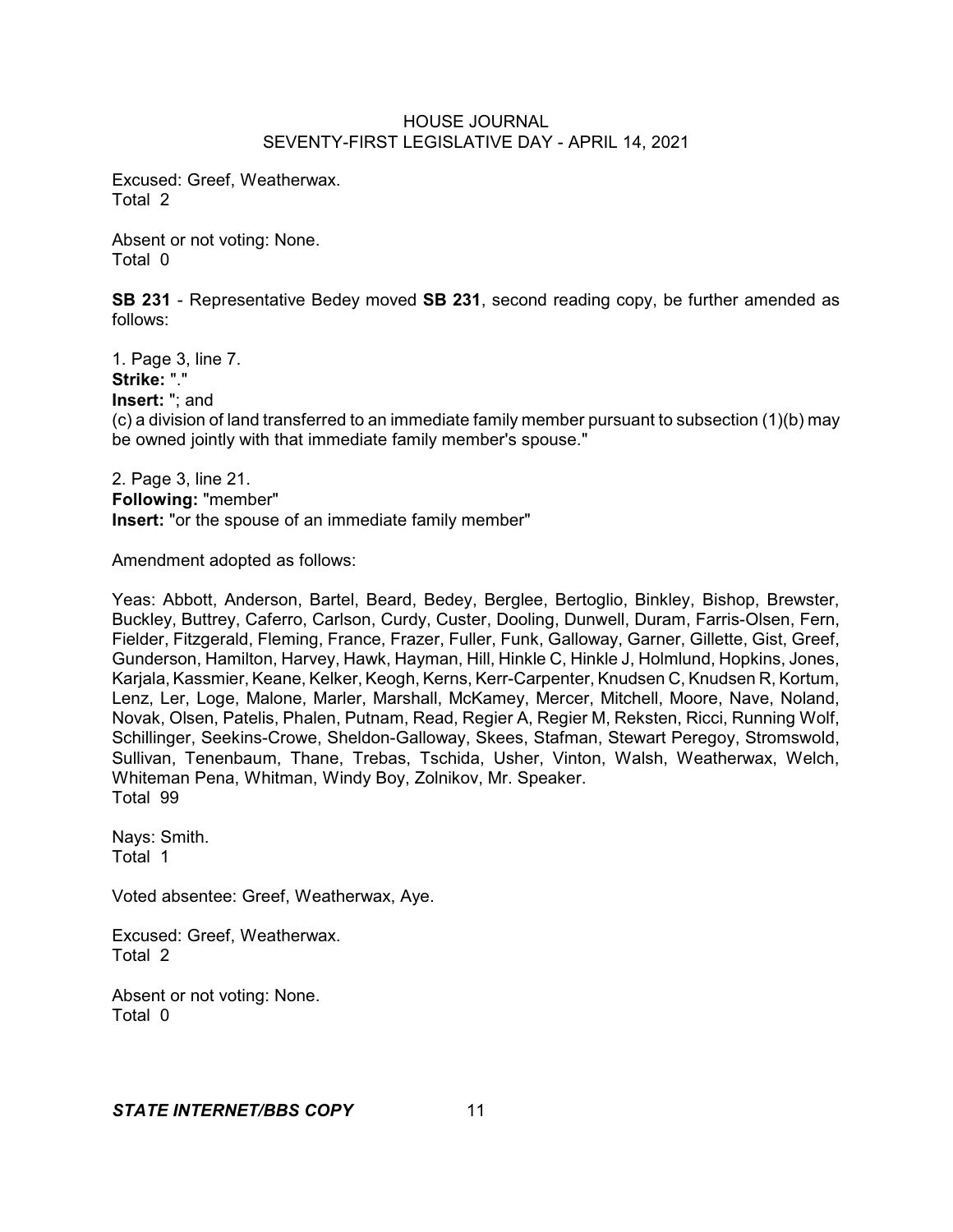**SB 231** - Representative Malone moved **SB 231**, as amended, be concurred in. Motion carried as follows:

Yeas: Anderson, Bartel, Beard, Bedey, Berglee, Bertoglio, Binkley, Brewster, Buckley, Buttrey, Caferro, Carlson, Custer, Dooling, Duram, Fielder, Fitzgerald, Fleming, Frazer, Fuller, Galloway, Garner, Gist, Greef, Gunderson, Harvey, Hawk, Hill, Hinkle C, Hinkle J, Holmlund, Hopkins, Jones, Kassmier, Keane, Kerns, Kerr-Carpenter, Knudsen C, Knudsen R, Lenz, Ler, Loge, Malone, Marshall, McKamey, Mitchell, Noland, Patelis, Phalen, Read, Regier A, Regier M, Reksten, Ricci, Schillinger, Seekins-Crowe, Sheldon-Galloway, Skees, Stromswold, Trebas, Tschida, Usher, Vinton, Walsh, Welch, Whitman, Zolnikov, Mr. Speaker. Total 68

Nays: Abbott, Bishop, Curdy, Dunwell, Farris-Olsen, Fern, France, Funk, Gillette, Hamilton, Hayman, Kelker, Keogh, Kortum, Marler, Mercer, Moore, Nave, Novak, Olsen, Putnam, Running Wolf, Smith, Stafman, Stewart Peregoy, Sullivan, Tenenbaum, Thane, Weatherwax, Whiteman Pena, Windy Boy. Total 31

Voted absentee: Greef, Aye; Weatherwax, No.

Excused: Greef, Weatherwax. Total 2

Absent or not voting: Karjala. Total 1

**SB 260** - Representative Buttrey moved **SB 260** be concurred in.

**SB 260** - Representative Mercer moved **SB 260**, second reading copy, be amended as follows:

1. Title, line 8 through line 9. **Strike:** "PROVIDING" on line 8 through "EXCEPTIONS;" on line 9 **Insert:** "PROVIDING DEFINITIONS; PROVIDING FOR PROTECTION OF PROPERTY INTERESTS; REQUIRING AN ANALYSIS BY THE ATTORNEY GENERAL RELATING TO TAKINGS OF PROPERTY; AND"

2. Title, line 10. **Following:** "MCA" **Strike:** "; AND PROVIDING AN IMMEDIATE EFFECTIVE DATE AND AN APPLICABILITY DATE"

3. Page 1, line 12 through line 19. **Strike:** line 12 through "purposes." on line 19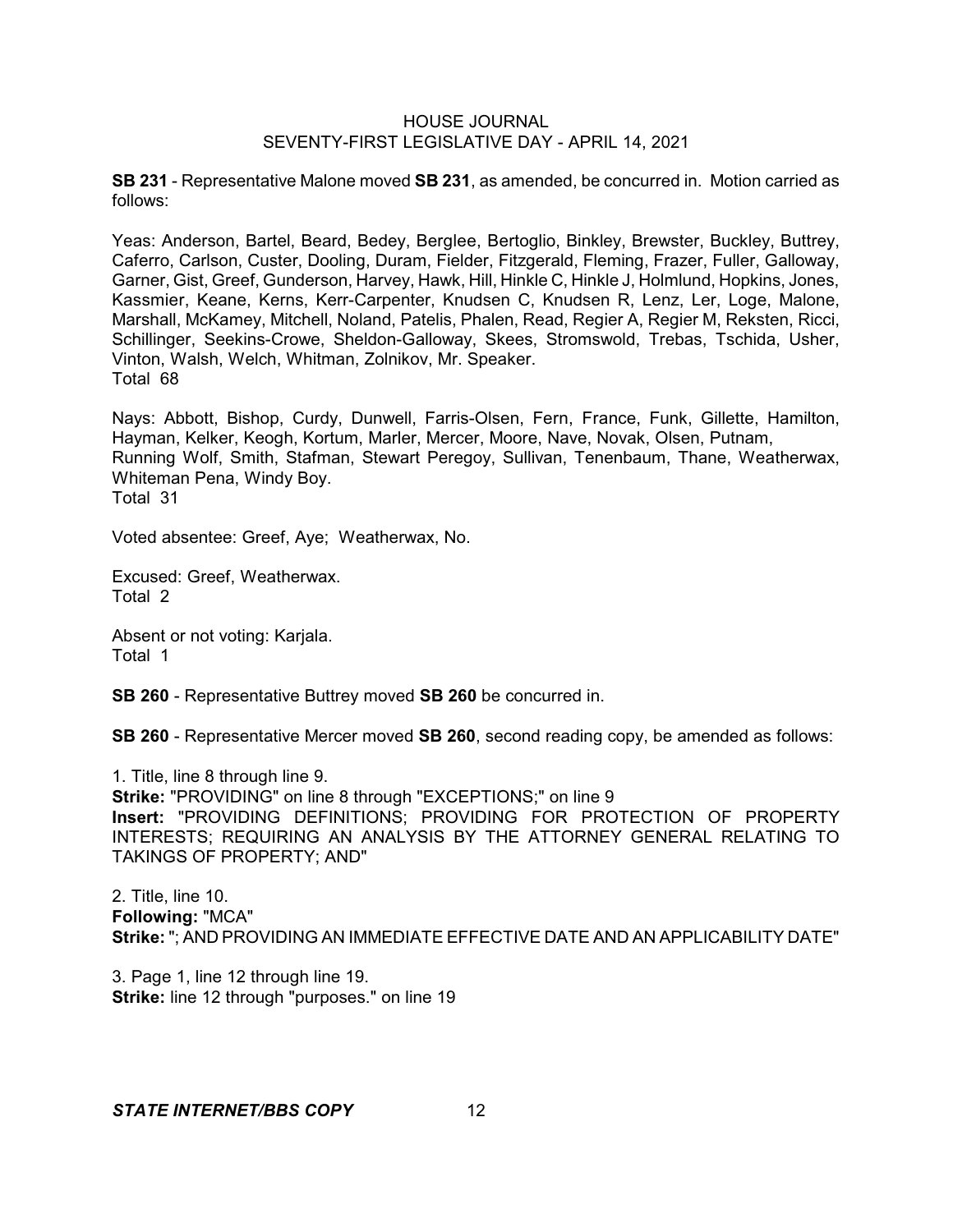4. Page 1, line 24. **Following:** "exist." **Strike:** "(1)"

5. Page 1, line 25. **Strike:** "(a)" **Insert:** "(1)" **Renumber:** subsequent subsections

6. Page 2, line 11 through page 3, line 28. **Strike:** subsections (2) through (7) in their entirety

7. Page 3.

**Following:** line 28

**Insert:** "NEW SECTION. **Section 2. Declaration of purpose.** The purpose of this chapter is to establish an orderly, consistent review process that better enables state agencies to evaluate whether proposed regulatory or administrative actions may result in a taking of private property without due process of law. It is not the purpose of this chapter to expand or reduce the scope of private property protections provided in the state and federal constitutions."

**Insert:** "NEW SECTION. **Section 3. Definitions.** As used in this chapter the following definitions apply:

(1) "Private property" means all property described in 70-1-104.

(2) "Regulatory taking" means a regulatory or administrative action resulting in deprivation of private property that is the subject of such action, whether such deprivation is total or partial, permanent or temporary, in violation of the state or federal constitution.

(3) "State agency" means the state of Montana and any officer, agency, board, commission, department, governmental entity, or similar body of the executive branch of the state government." **Insert:** "NEW SECTION. **Section 4. Protection of private property.** (1) The attorney general shall establish a process, including a checklist, that enables a state agency to evaluate proposed regulatory or administrative actions to ensure that the actions do not result in an unconstitutional taking of private property. The attorney general shall review and update the process at least on an annual basis to maintain consistency with changes in law. All state agencies shall follow the guidelines of the attorney general.

(2) An owner of private property that is the subject of such action may submit a written request with a state agency to analyze the questions on the checklist before undertaking the regulatory or administrative action. Before making a final decision concerning the matter at issue, the state agency shall prepare a written taking analysis concerning the action. Any regulatory taking analysis prepared shall comply with the process set forth in this chapter, including use of the checklist developed by the attorney general pursuant to subsection (1) and shall be provided to the private property owner no later than 42 days after the date of filing the request with the state agency whose action is questioned. A regulatory taking analysis prepared pursuant to this section is considered public information.

(3) (a) The checklist must contain the following questions that must be considered in any regulatory takings analysis: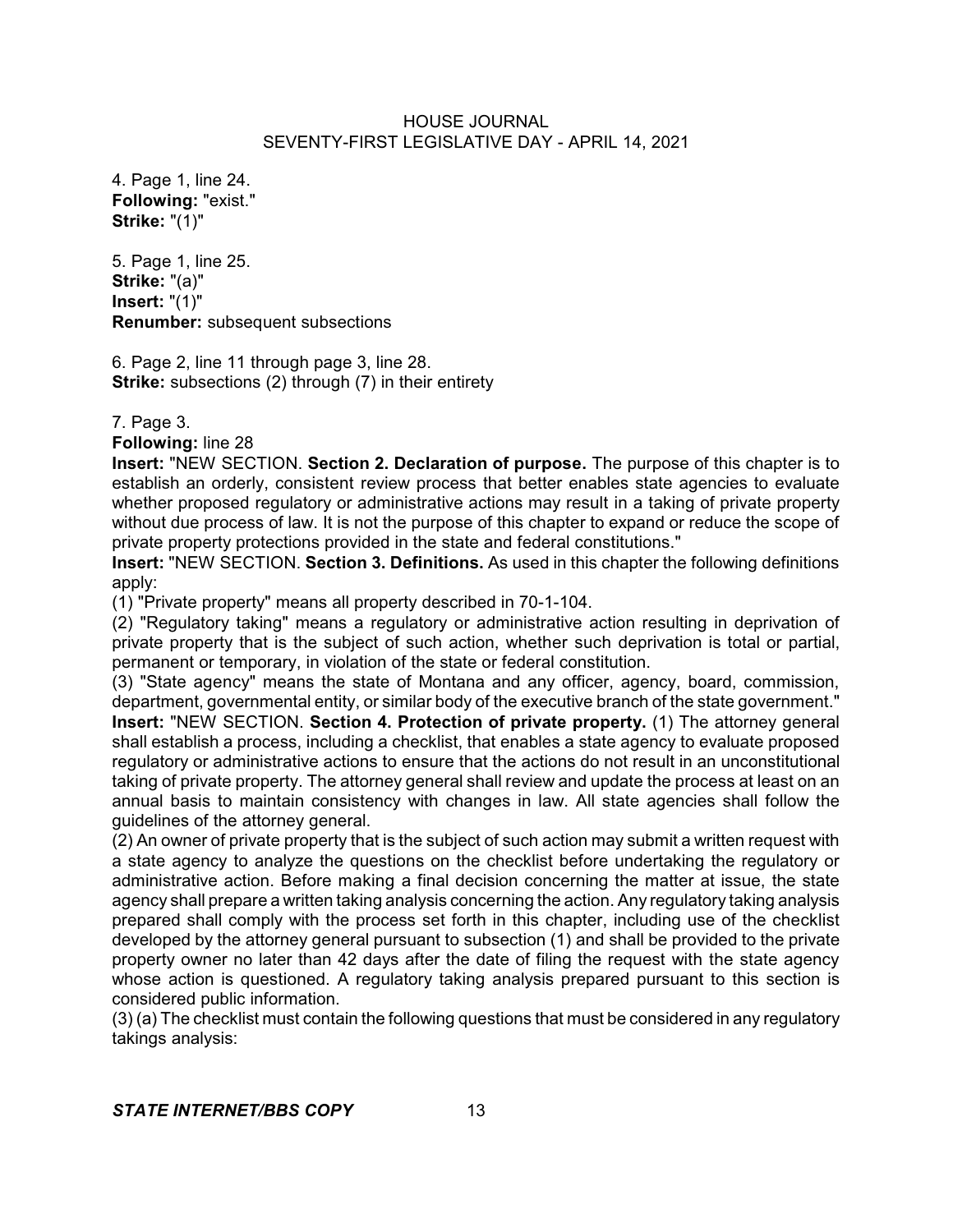(i) Does the regulation or action result in either a permanent or temporary physical occupation of private property?

(ii) Does the regulation or action require a property owner to either dedicate a portion of property or to grant an easement?

(iii) Does the regulation deprive the owner of all economically viable uses of the property?

(iv) Does the regulation have a significant impact on the landowner's economic interest?

(v) Does the regulation deny a fundamental attribute of ownership?

(vi) Does the regulation serve the same purpose that would be served by directly prohibiting the use or action?

(vii) Does the condition imposed substantially advance that purpose?

(b) The attorney general may include additional questions in the checklist on an annual basis.

(4) A governmental action is voidable if a written taking analysis is not prepared after a request has been made pursuant to this chapter. A private property owner whose property is the subject of governmental action and who is affected by a governmental action without the preparation of a requested taking analysis as required by this section may seek a judicial determination of the validity of the governmental action by initiating a declaratory judgment action or other appropriate legal procedure. An action seeking to invalidate a governmental action for noncompliance with subsection (2) must be filed in a district court in the county in which the private property owner's affected private property is located. If the affected property is located in more than one county, the private property owner may file suit in any county in which the affected private property is located. (5) During the preparation of the taking analysis, any time limitation relevant to the regulatory or administrative actions is tolled. The tolling ceases when the taking analysis has been provided to the property owner. Both the request for a taking analysis and the taking analysis must be part of the official record regarding the regulatory or administrative action.

(6) A private property owner is not required to submit a request under this chapter. The decision by the private property owner not to submit a request under this chapter may not prevent or prohibit the private property owner from seeking any legal or equitable remedy including, but not limited to, the payment of just compensation."

**Renumber:** subsequent sections

8. Page 4, line 2 through line 6. **Strike:** section 2 and 3 in their entirety

### 9. Page 4.

**Following:** line 7

**Insert:**"NEW SECTION. **Section 5. Codification instruction**. [Sections 2 through 4] are intended to be codified as an integral part of Title 71, chapter 1, and the provisions of Title 71, chapter 1, apply to [sections 2 through 4]."

10. Page 4, line 8 through line 9. **Strike:** section 4 in its entirety

Amendment adopted as follows:

Yeas: Abbott, Anderson, Bartel, Beard, Bedey, Berglee, Bertoglio, Binkley, Bishop, Brewster,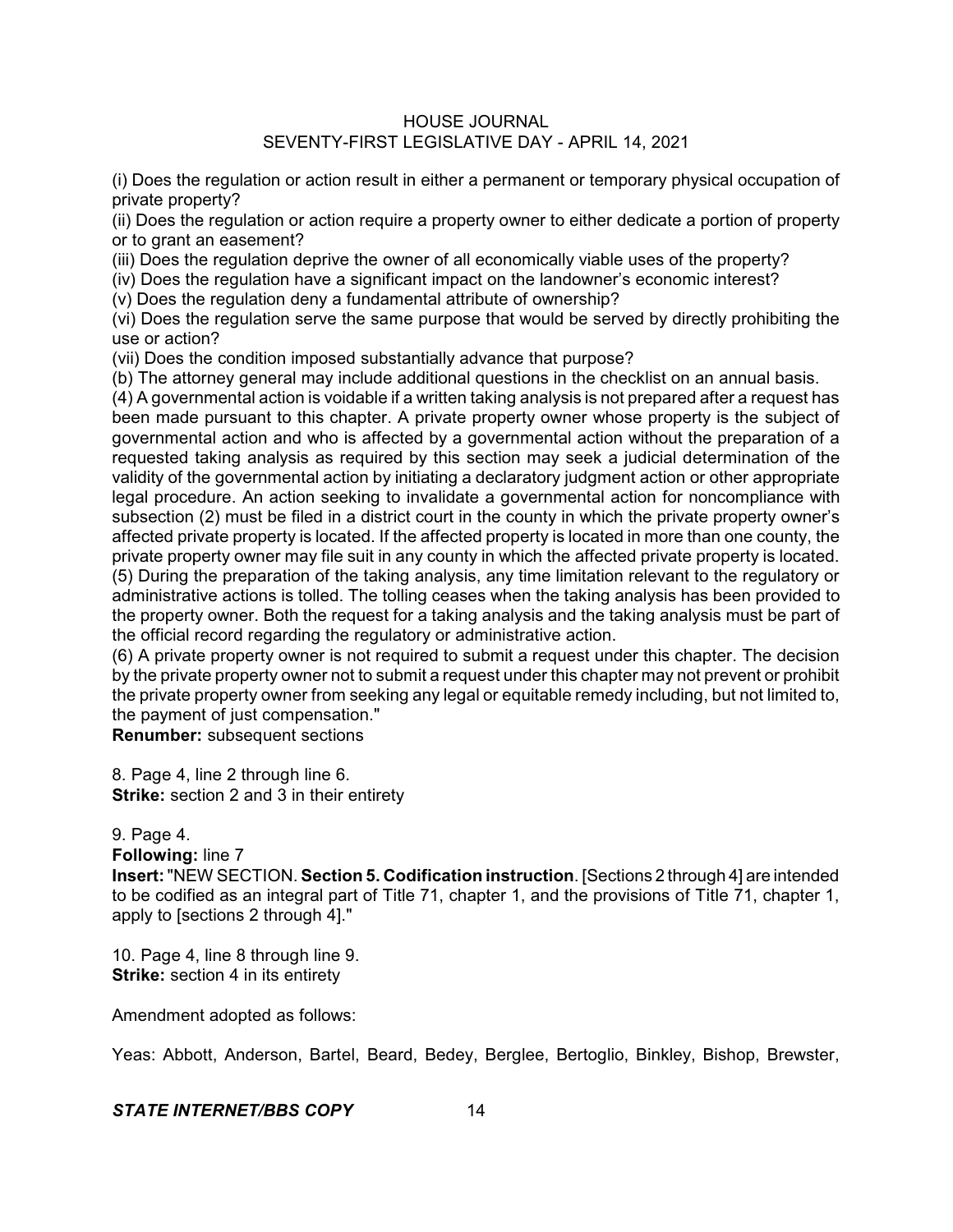Buckley, Buttrey, Caferro, Carlson, Curdy, Custer, Dooling, Dunwell, Duram, Fern, Fitzgerald, Fleming, France, Frazer, Fuller, Funk, Galloway, Garner, Gillette, Gist, Greef, Gunderson, Hamilton, Harvey, Hawk, Hayman, Hill, Hinkle C, Hinkle J, Holmlund, Hopkins, Jones, Karjala, Kassmier, Keane, Kelker, Keogh, Kerns, Kerr-Carpenter, Knudsen C, Knudsen R, Kortum, Lenz, Ler, Loge, Malone, Marshall, McKamey, Mercer, Moore, Nave, Noland, Novak, Patelis, Phalen, Putnam, Read, Regier A, Regier M, Ricci, Running Wolf, Schillinger, Seekins-Crowe, Smith, Stafman, Stewart Peregoy, Stromswold, Sullivan, Thane, Trebas, Tschida, Usher, Vinton, Walsh, Weatherwax, Welch, Whiteman Pena, Whitman, Windy Boy, Zolnikov, Mr. Speaker. Total 91

Nays: Farris-Olsen, Fielder, Marler, Mitchell, Olsen, Reksten, Sheldon-Galloway, Skees, Tenenbaum.

Total 9

Voted absentee: Greef, Weatherwax, Aye.

Excused: Greef, Weatherwax. Total 2

Absent or not voting: None. Total 0

**SB 260** - Representative Buttrey moved **SB 260**, as amended, be concurred in. Motion **failed** as follows:

Yeas: Bedey, Berglee, Bertoglio, Brewster, Buttrey, Carlson, Dooling, Fitzgerald, Fleming, Frazer, Fuller, Garner, Gillette, Greef, Holmlund, Hopkins, Jones, Kassmier, Knudsen C, Knudsen R, Ler, Loge, Malone, McKamey, Mercer, Nave, Noland, Patelis, Phalen, Putnam, Read, Ricci, Schillinger, Seekins-Crowe, Smith, Stromswold, Trebas, Walsh, Welch, Whitman, Mr. Speaker. Total 41

Nays: Abbott, Anderson, Bartel, Beard, Binkley, Bishop, Buckley, Caferro, Curdy, Custer, Dunwell, Duram, Farris-Olsen, Fern, Fielder, France, Funk, Galloway, Gist, Gunderson, Hamilton, Harvey, Hawk, Hayman, Hill, Hinkle C, Hinkle J, Karjala, Keane, Kelker, Keogh, Kerns, Kerr-Carpenter, Kortum, Lenz, Marler, Marshall, Mitchell, Moore, Novak, Olsen, Regier A, Regier M, Reksten, Running Wolf,Sheldon-Galloway, Skees, Stafman, Stewart Peregoy, Sullivan, Tenenbaum, Thane, Tschida, Usher, Vinton, Weatherwax, Whiteman Pena, Windy Boy, Zolnikov. Total 59

Voted absentee: Greef, Aye; Weatherwax, No.

Excused: Greef, Weatherwax. Total 2

Absent or not voting: None. Total 0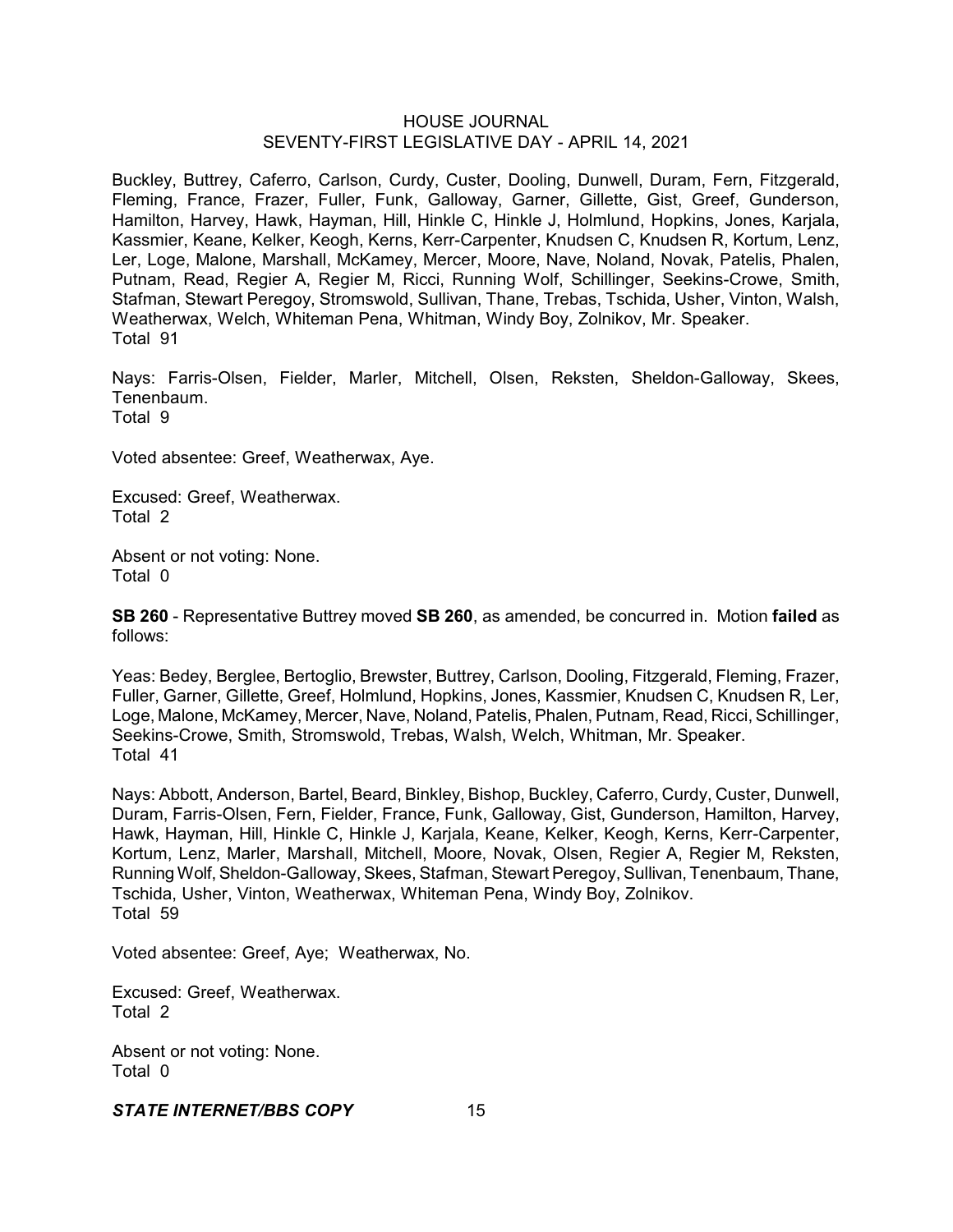**SB 284** - Representative Fitzgerald moved **SB 284** be concurred in.

**SB 284** - Representative Fitzgerald moved **SB 284**, second reading copy, be amended as follows:

1. Page 1, line 25. **Strike:** "is" **Insert:** "may be"

Amendment adopted as follows:

Yeas: Abbott, Anderson, Bartel, Beard, Bedey, Berglee, Bertoglio, Binkley, Bishop, Brewster, Buckley, Buttrey, Caferro, Carlson, Curdy, Custer, Dooling, Dunwell, Duram, Farris-Olsen, Fern, Fielder, Fitzgerald, Fleming, France, Frazer, Fuller, Funk, Galloway, Garner, Gillette, Gist, Greef, Gunderson, Hamilton, Harvey, Hawk, Hayman, Hill, Hinkle C, Hinkle J, Holmlund, Hopkins, Jones, Karjala, Kassmier, Keane, Kelker, Keogh, Kerns, Kerr-Carpenter, Knudsen C, Knudsen R, Kortum, Lenz, Ler, Loge, Malone, Marshall, McKamey, Mercer, Mitchell, Moore, Nave, Noland, Novak, Olsen, Patelis, Phalen, Putnam, Read, Regier A, Regier M, Reksten, Ricci, Running Wolf, Schillinger, Seekins-Crowe, Sheldon-Galloway, Skees, Stafman, Stewart Peregoy, Stromswold, Sullivan, Tenenbaum, Thane, Trebas, Tschida, Usher, Vinton, Walsh, Weatherwax, Welch, Whiteman Pena, Whitman, Windy Boy, Zolnikov, Mr. Speaker. Total 98

Nays: Marler, Smith. Total 2

Voted absentee: Greef, Weatherwax, Aye.

Excused: Greef, Weatherwax. Total 2

Absent or not voting: None. Total 0

**SB 284** - Representative Fitzgerald moved **SB 284**, as amended, be concurred in. Motion carried as follows:

Yeas: Anderson, Bartel, Beard, Bedey, Berglee, Bertoglio, Binkley, Brewster, Buttrey, Carlson, Custer, Dooling, Duram, Fielder, Fitzgerald, Fleming, Frazer, Fuller, Galloway, Garner, Gillette, Gist, Greef, Gunderson, Hill, Hinkle C, Hinkle J, Holmlund, Hopkins, Jones, Kassmier, Kerns, Knudsen C, Knudsen R, Lenz, Ler, Loge, Malone, Marshall, McKamey, Mercer, Mitchell, Nave, Noland, Patelis, Phalen, Putnam, Read, Regier M, Reksten, Ricci, Schillinger, Seekins-Crowe, Sheldon-Galloway, Skees, Stromswold, Trebas, Tschida, Usher, Vinton, Walsh, Welch, Whitman, Zolnikov, Mr. Speaker.

Total 65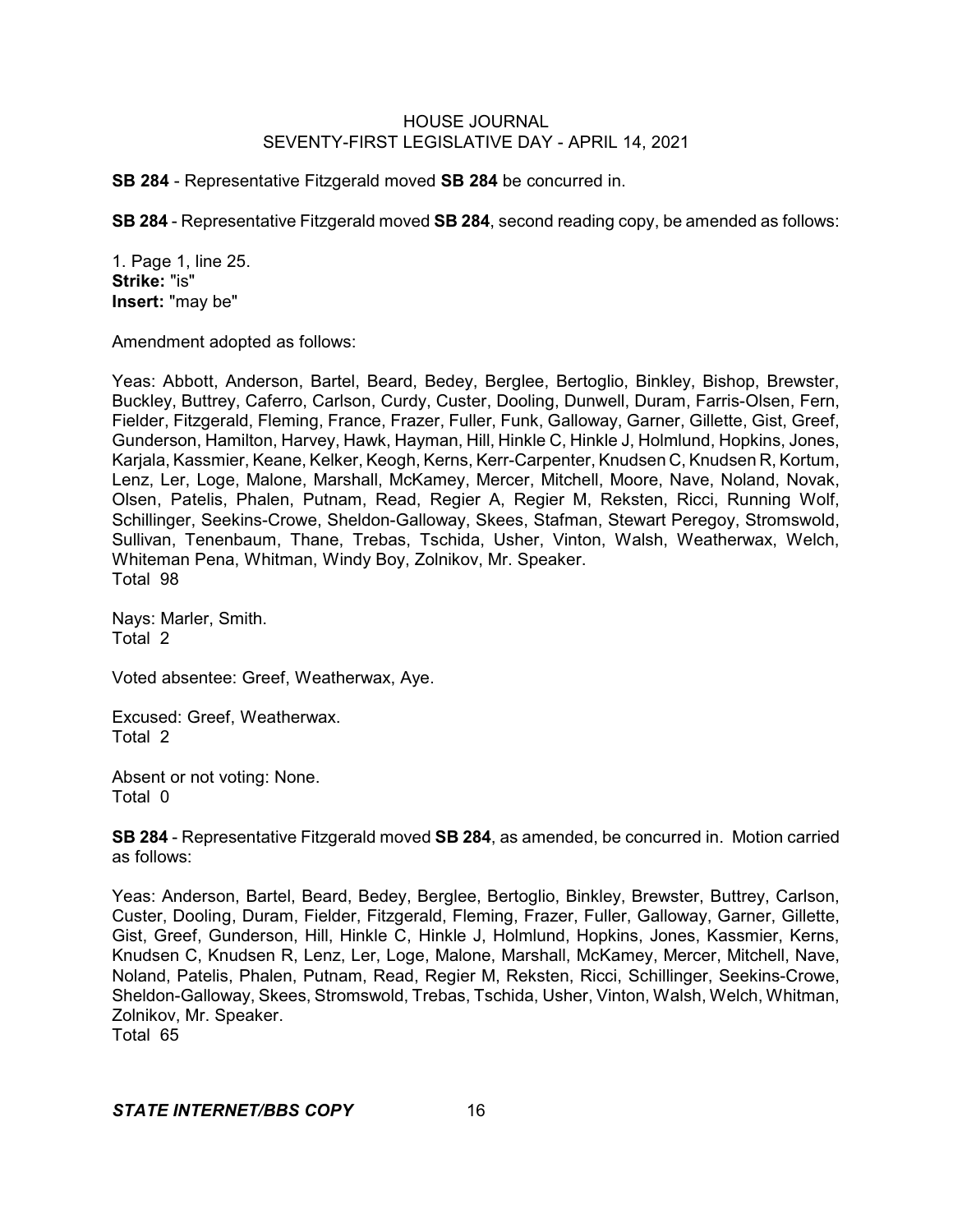Nays: Abbott, Bishop, Buckley, Caferro, Curdy, Dunwell, Farris-Olsen, Fern, France, Funk, Hamilton, Harvey, Hawk, Hayman, Karjala, Keane, Kelker, Keogh, Kerr-Carpenter, Kortum, Marler, Moore, Novak, Olsen, Regier A, Running Wolf, Smith, Stafman, Stewart Peregoy, Sullivan, Tenenbaum, Thane, Weatherwax, Whiteman Pena, Windy Boy. Total 35

Voted absentee: Greef, Aye; Weatherwax, No.

Excused: Greef, Weatherwax. Total 2

Absent or not voting: None. Total 0

**SJR 1** - Representative Skees moved **SJR 1** be concurred in. Motion carried as follows:

Yeas: Anderson, Bartel, Beard, Bedey, Berglee, Bertoglio, Binkley, Brewster, Buttrey, Carlson, Custer, Dooling, Duram, Fielder, Fitzgerald, Fleming, Frazer, Fuller, Galloway, Garner, Gillette, Gist, Greef, Gunderson, Hill, Hinkle C, Hinkle J, Holmlund, Hopkins, Jones, Kassmier, Kerns, Knudsen C, Knudsen R, Lenz, Ler, Loge, Malone, Marshall, McKamey, Mercer, Mitchell, Moore, Nave, Noland, Patelis, Phalen, Putnam, Read, Regier A, Regier M, Reksten, Ricci, Schillinger, Seekins-Crowe, Sheldon-Galloway, Skees, Stromswold, Trebas, Tschida, Usher, Vinton, Walsh, Welch, Whitman, Zolnikov, Mr. Speaker. Total 67

Nays: Abbott, Bishop, Buckley, Caferro, Curdy, Dunwell, Farris-Olsen, Fern, France, Funk, Hamilton, Harvey, Hawk, Hayman, Karjala, Keane, Kelker, Keogh, Kerr-Carpenter, Kortum, Marler, Novak, Olsen, Running Wolf, Smith, Stafman, Stewart Peregoy, Sullivan, Tenenbaum, Thane, Weatherwax, Whiteman Pena, Windy Boy. Total 33

Voted absentee: Greef, Aye; Weatherwax, No.

Excused: Greef, Weatherwax. Total 2

Absent or not voting: None. Total 0

**SJR 7** - Representative Walsh moved **SJR 7** be concurred in. Motion carried as follows:

Yeas: Anderson, Bartel, Beard, Bedey, Berglee, Bertoglio, Binkley, Brewster, Buttrey, Carlson, Custer, Dooling, Duram, Fielder, Fitzgerald, Fleming, Frazer, Fuller, Galloway, Garner, Gillette, Gist, Greef, Gunderson, Hill, Hinkle C, Hinkle J, Holmlund, Hopkins, Jones, Kassmier, Keane, Kerns, Knudsen C, Knudsen R, Lenz, Ler, Loge, Malone, Marshall, McKamey, Mercer, Mitchell,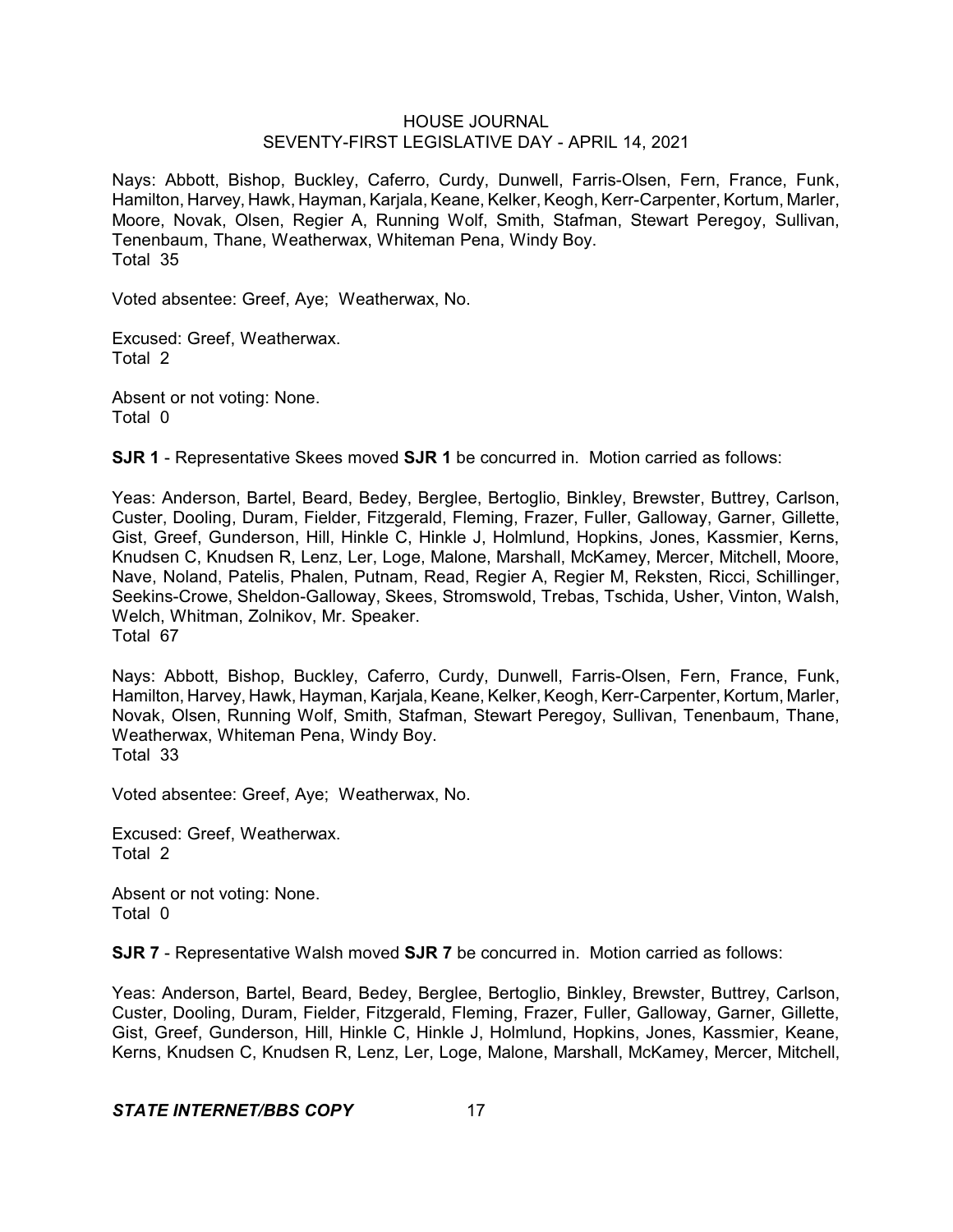Moore, Nave, Noland, Patelis, Phalen, Putnam, Read, Regier A, Regier M, Reksten, Ricci, Schillinger, Seekins-Crowe, Sheldon-Galloway, Skees, Stromswold, Trebas, Tschida, Usher, Vinton, Walsh, Welch, Whitman, Zolnikov, Mr. Speaker. Total 68

Nays: Abbott, Bishop, Buckley, Caferro, Curdy, Dunwell, Farris-Olsen, Fern, France, Funk, Hamilton, Harvey, Hawk, Hayman, Karjala, Kelker, Keogh, Kerr-Carpenter, Kortum, Marler, Novak, Olsen, Running Wolf, Smith, Stafman, Stewart Peregoy, Sullivan, Tenenbaum, Thane, Weatherwax, Whiteman Pena, Windy Boy. Total 32

Voted absentee: Greef, Aye; Weatherwax, No.

Excused: Greef, Weatherwax. Total 2

Absent or not voting: None. Total 0

**SJR 17** - Representative Duram moved **SJR 17** be concurred in. Motion carried as follows:

Yeas: Abbott, Bertoglio, Binkley, Bishop, Brewster, Buckley, Buttrey, Caferro, Curdy, Custer, Dunwell, Duram, Farris-Olsen, Fitzgerald, Frazer, Funk, Galloway, Garner, Greef, Gunderson, Hamilton, Hawk, Hill, Hinkle C, Hinkle J, Holmlund, Hopkins, Jones, Karjala, Kelker, Keogh, Kerns, Kerr-Carpenter, Knudsen C, Knudsen R, Kortum, Loge, Marshall, McKamey, Mercer, Moore, Nave, Noland, Olsen, Patelis, Phalen, Putnam, Read, Ricci, Running Wolf, Schillinger, Seekins-Crowe, Sheldon-Galloway, Smith, Stromswold, Sullivan, Tenenbaum, Thane, Trebas, Vinton, Walsh, Welch, Whitman, Zolnikov, Mr. Speaker. Total 65

Nays: Anderson, Bartel, Beard, Bedey, Berglee, Carlson, Dooling, Fern, Fielder, Fleming, France, Fuller, Gillette, Gist, Harvey, Hayman, Kassmier, Keane, Lenz, Ler, Malone, Marler, Mitchell, Novak, Regier A, Regier M, Reksten, Skees, Stafman, Stewart Peregoy, Tschida, Usher, Weatherwax, Whiteman Pena, Windy Boy. Total 35

Voted absentee: Greef, Aye; Weatherwax, No.

Excused: Greef, Weatherwax. Total 2

Absent or not voting: None. Total 0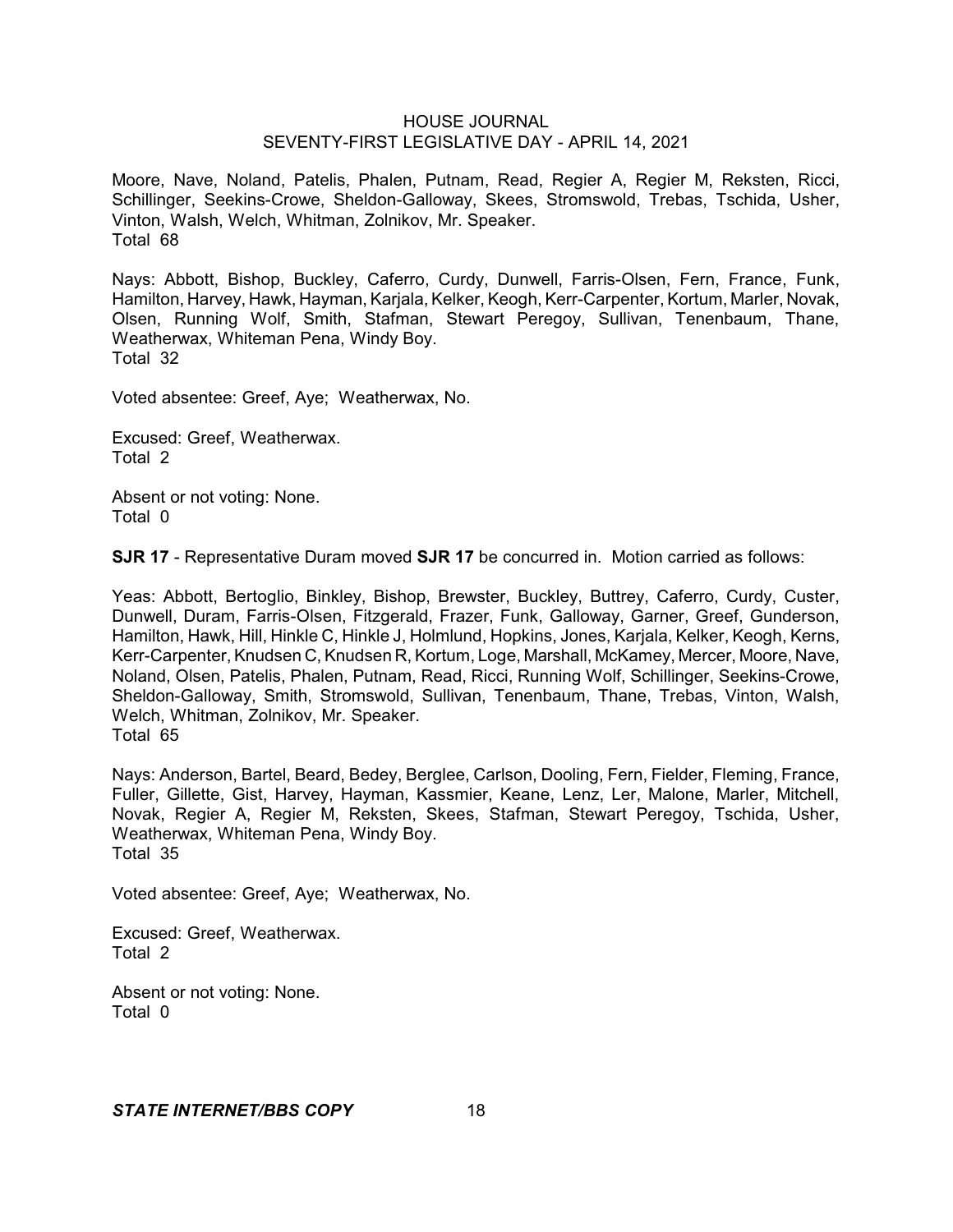Majority Leader Vinton moved the Committee rise and report. Motion carried. Committee arose. House resumed. Mr. Speaker presiding. Chair Tschida moved the Committee of the Whole report be adopted. Report adopted as follows:

Yeas: Anderson, Beard, Bedey, Berglee, Bertoglio, Binkley, Brewster, Buckley, Buttrey, Caferro, Carlson, Curdy, Custer, Dooling, Duram, Fern, Fielder, Fitzgerald, Fleming, Frazer, Fuller, Funk, Galloway, Garner, Gillette, Gist, Gunderson, Hawk, Hill, Hinkle C, Hinkle J, Holmlund, Hopkins, Jones, Kassmier, Keane, Kelker, Keogh, Kerns, Kerr-Carpenter, Knudsen C, Knudsen R, Lenz, Ler, Loge, Malone, Marshall, McKamey, Mercer, Mitchell, Moore, Nave, Novak, Patelis, Phalen, Putnam, Read, Regier A, Regier M, Reksten, Ricci, Running Wolf, Schillinger, Seekins-Crowe, Sheldon-Galloway, Skees, Smith, Stafman, Stromswold, Sullivan, Tenenbaum, Thane, Trebas, Usher, Vinton, Walsh, Welch, Whitman, Zolnikov, Mr. Speaker. Total 80

Nays: Abbott, Bartel, Bishop, Dunwell, Farris-Olsen, France, Hamilton, Harvey, Hayman, Karjala, Kortum, Marler, Olsen, Stewart Peregoy, Tschida, Whiteman Pena, Windy Boy. Total 17

Voted absentee: None.

Excused: Greef, Weatherwax. Total 2

Absent or not voting: Noland. Total 1

### **THIRD READING OF BILLS**

The following bills having been read three several times, title and history agreed to, were disposed of in the following manner:

**HB 90** passed as follows:

Yeas: Abbott, Anderson, Bartel, Beard, Bedey, Berglee, Bertoglio, Binkley, Bishop, Brewster, Buckley, Buttrey, Caferro, Carlson, Curdy, Custer, Dooling, Dunwell, Duram, Farris-Olsen, Fern, Fielder, Fitzgerald, Fleming, France, Frazer, Fuller, Funk, Galloway, Garner, Gillette, Gist, Gunderson, Hamilton, Harvey, Hawk, Hayman, Hill, Hinkle C, Hinkle J, Holmlund, Hopkins, Jones, Karjala, Kassmier, Keane, Kelker, Keogh, Kerns, Kerr-Carpenter, Knudsen C, Knudsen R, Kortum, Lenz, Ler, Loge, Malone, Marler, Marshall, McKamey, Mercer, Mitchell, Moore, Nave, Noland, Olsen, Patelis, Phalen, Putnam, Read, Regier A, Regier M, Reksten, Ricci, Running Wolf, Schillinger, Seekins-Crowe, Sheldon-Galloway, Skees, Smith, Stafman, Stewart Peregoy, Stromswold, Sullivan, Tenenbaum, Thane, Trebas, Tschida, Usher, Vinton, Walsh, Welch, Whiteman Pena, Whitman, Windy Boy, Zolnikov, Mr. Speaker. Total 97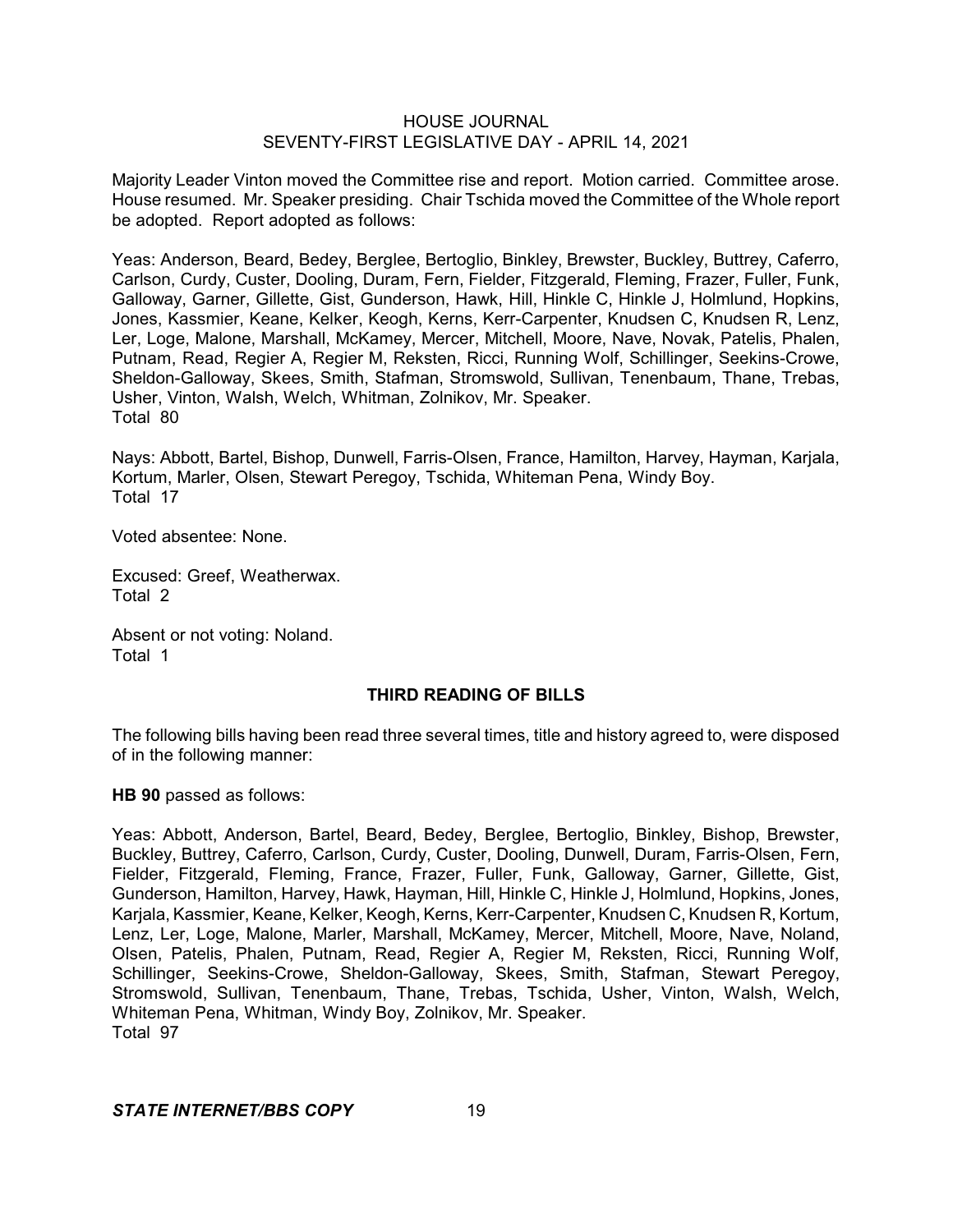Nays: None. Total 0

Voted absentee: None.

Excused: Greef, Weatherwax. Total 2

Absent or not voting: Novak. Total 1

**HB 179** passed as follows:

Yeas: Abbott, Anderson, Beard, Bedey, Berglee, Bertoglio, Binkley, Bishop, Brewster, Buckley, Buttrey, Caferro, Carlson, Curdy, Custer, Dooling, Dunwell, Farris-Olsen, Fern, Fitzgerald, Fleming, France, Frazer, Fuller, Funk, Garner, Gist, Gunderson, Hamilton, Hawk, Hayman, Holmlund, Hopkins, Jones, Kassmier, Keane, Kelker, Keogh, Kerr-Carpenter, Knudsen C, Knudsen R, Kortum, Lenz, Ler, Loge, Malone, Marler, Marshall, McKamey, Mercer, Nave, Noland, Patelis, Phalen, Putnam, Read, Regier A, Regier M, Ricci, Running Wolf, Schillinger, Seekins-Crowe, Smith, Stafman, Stewart Peregoy, Stromswold, Sullivan, Tenenbaum, Thane, Trebas, Tschida, Usher, Vinton, Walsh, Welch, Whitman, Windy Boy, Zolnikov, Mr. Speaker. Total 79

Nays: Bartel, Duram, Fielder, Galloway, Gillette, Harvey, Hill, Hinkle C, Hinkle J, Karjala, Kerns, Mitchell, Moore, Olsen, Reksten, Sheldon-Galloway, Skees, Whiteman Pena. Total 18

Voted absentee: None.

Excused: Greef, Weatherwax. Total 2

Absent or not voting: Novak. Total 1

**HB 331** passed as follows:

Yeas: Abbott, Anderson, Bartel, Beard, Bedey, Berglee, Bertoglio, Binkley, Bishop, Brewster, Buckley, Buttrey, Caferro, Carlson, Curdy, Custer, Dooling, Dunwell, Duram, Farris-Olsen, Fern, Fielder, Fitzgerald, Fleming, France, Frazer, Fuller, Funk, Galloway, Garner, Gillette, Gist, Gunderson, Hamilton, Harvey, Hawk, Hayman, Hill, Hinkle C, Hinkle J, Holmlund, Hopkins, Jones, Karjala, Kassmier, Keane, Kelker, Keogh, Kerns, Kerr-Carpenter, Knudsen C, Knudsen R, Lenz, Ler, Loge, Malone, Marler, Marshall, McKamey, Mercer, Mitchell, Moore, Nave, Noland, Patelis, Phalen, Putnam, Read, Regier A, Regier M, Reksten, Ricci, Running Wolf, Schillinger, Seekins-Crowe, Sheldon-Galloway, Skees, Smith, Stafman, Stewart Peregoy, Stromswold,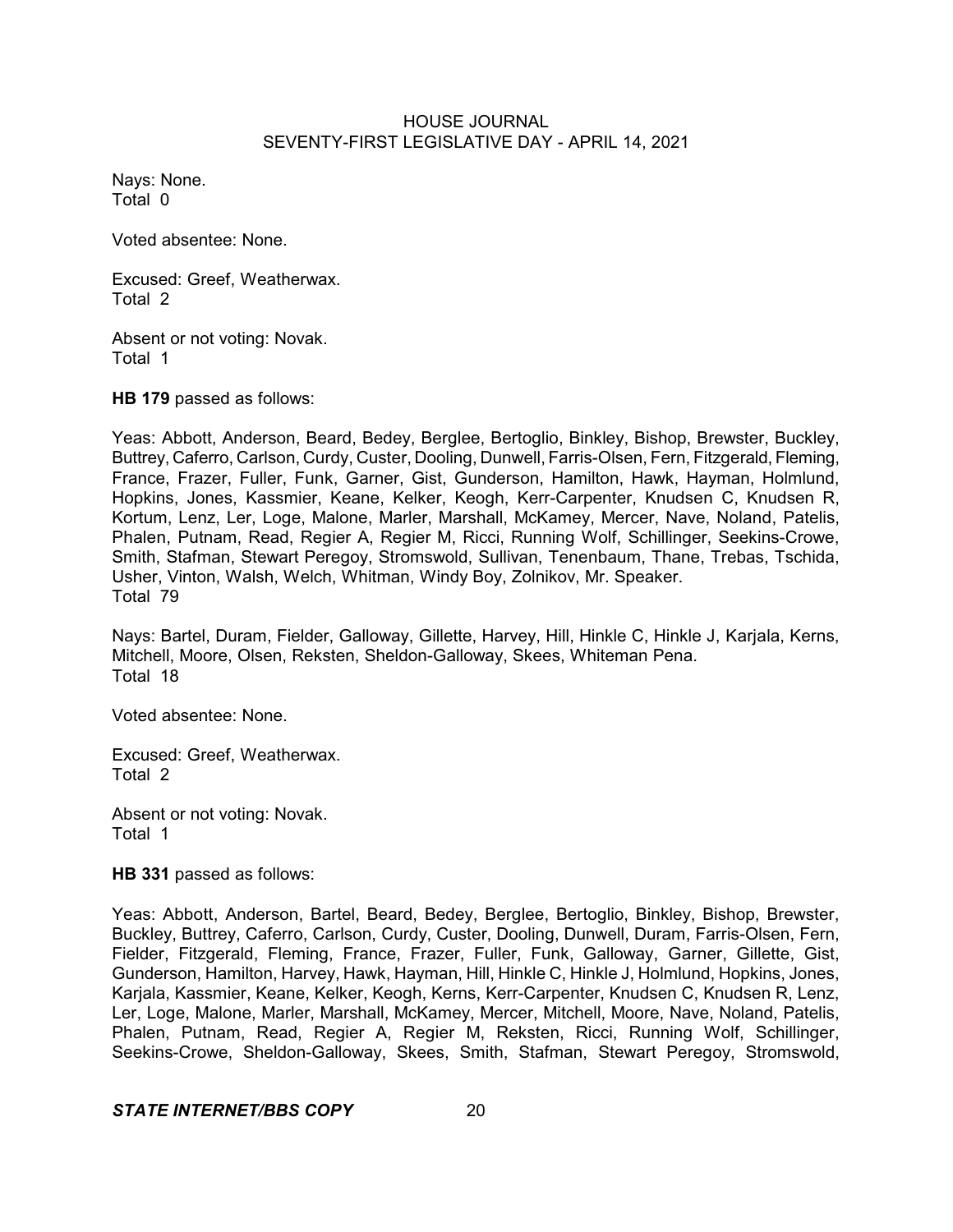Sullivan, Tenenbaum, Thane, Trebas, Tschida, Usher, Vinton, Walsh, Welch, Whiteman Pena, Whitman, Windy Boy, Zolnikov, Mr. Speaker. Total 95

Nays: Kortum, Olsen. Total 2

Voted absentee: None.

Excused: Greef, Weatherwax. Total 2

Absent or not voting: Novak. Total 1

**HB 333** passed as follows:

Yeas: Abbott, Anderson, Bartel, Beard, Bedey, Berglee, Bertoglio, Binkley, Bishop, Brewster, Buckley, Buttrey, Carlson, Curdy, Custer, Dooling, Dunwell, Duram, Farris-Olsen, Fern, Fielder, Fitzgerald, Fleming, France, Frazer, Fuller, Funk, Galloway, Garner, Gillette, Gist, Gunderson, Hamilton, Harvey, Hawk, Hayman, Hill, Hinkle C, Holmlund, Hopkins, Jones, Karjala, Kassmier, Keane, Kelker, Keogh, Kerns, Kerr-Carpenter, Knudsen C, Knudsen R, Kortum, Lenz, Ler, Loge, Malone, Marler, Marshall, McKamey, Mercer, Mitchell, Moore, Nave, Noland, Olsen, Patelis, Phalen, Putnam, Read, Regier A, Regier M, Reksten, Ricci, Running Wolf, Schillinger, Seekins-Crowe, Sheldon-Galloway, Skees, Smith, Stafman, Stewart Peregoy, Stromswold, Sullivan, Thane, Trebas, Tschida, Usher, Vinton, Walsh, Welch, Whiteman Pena, Whitman, Windy Boy, Zolnikov, Mr. Speaker. Total 94

Nays: Caferro, Hinkle J, Tenenbaum. Total 3

Voted absentee: None.

Excused: Greef, Weatherwax. Total 2

Absent or not voting: Novak. Total 1

**SB 301** concurred in as follows:

Yeas: Anderson, Bartel, Beard, Bedey, Berglee, Bertoglio, Binkley, Brewster, Buttrey, Carlson, Custer, Dooling, Duram, Fielder, Fitzgerald, Fleming, Frazer, Fuller, Galloway, Garner, Gillette, Gist, Gunderson, Hill, Hinkle C, Hinkle J, Holmlund, Hopkins, Jones, Kassmier, Kerns,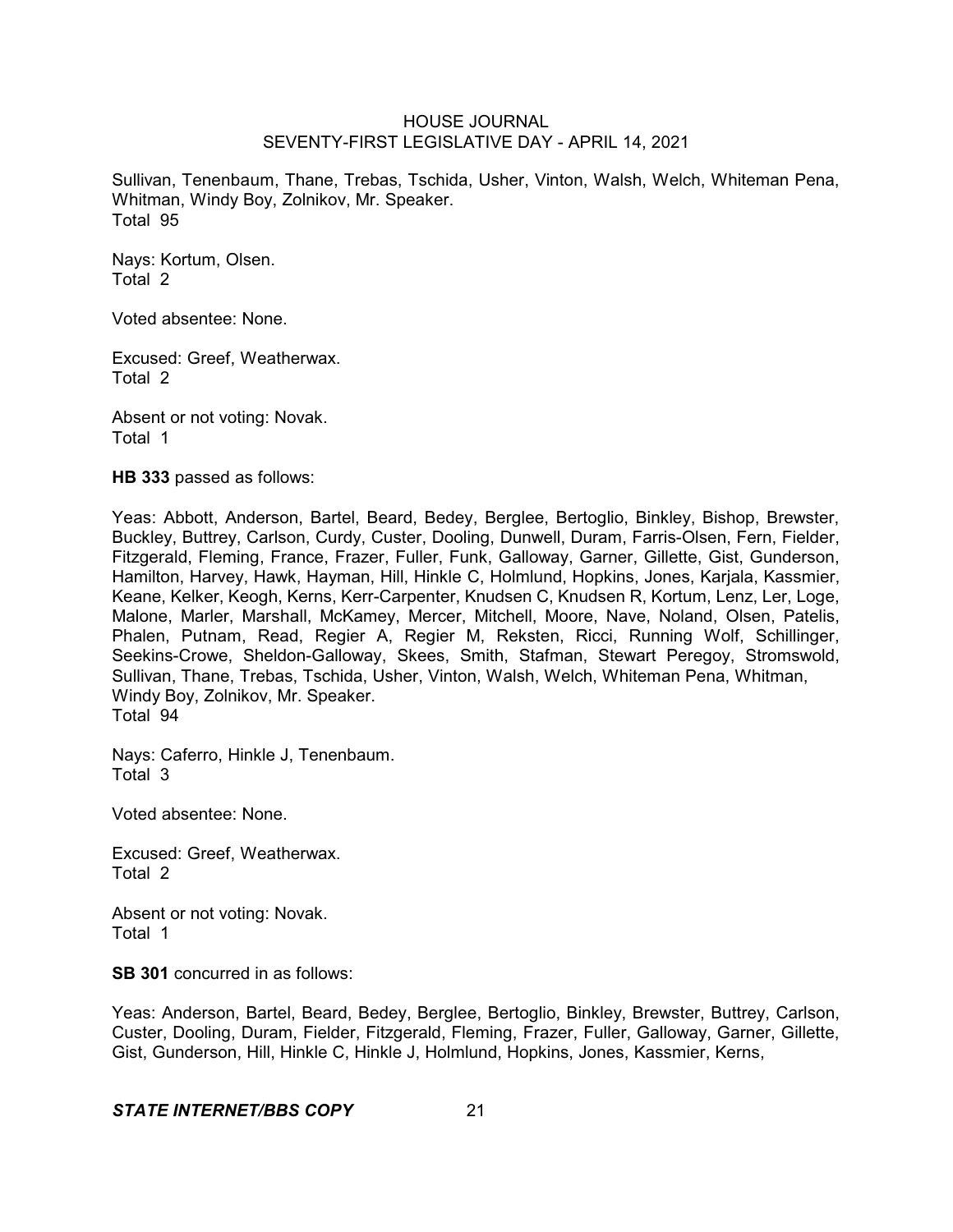Knudsen C, Knudsen R, Lenz, Ler, Loge, Malone, Marshall, McKamey, Mercer, Mitchell, Moore, Nave, Noland, Patelis, Phalen, Putnam, Read, Regier A, Regier M, Reksten, Ricci, Schillinger, Sheldon-Galloway, Skees, Stromswold, Trebas, Tschida, Usher, Vinton, Walsh, Welch, Whitman, Zolnikov, Mr. Speaker. Total 65

Nays: Abbott, Bishop, Buckley, Caferro, Curdy, Dunwell, Farris-Olsen, Fern, France, Funk, Hamilton, Harvey, Hawk, Hayman, Karjala, Keane, Kelker, Keogh, Kerr-Carpenter, Kortum, Marler, Olsen, Running Wolf, Seekins-Crowe, Smith, Stafman, Stewart Peregoy, Sullivan, Tenenbaum, Thane, Whiteman Pena, Windy Boy. Total 32

Voted absentee: None.

Excused: Greef, Weatherwax. Total 2

Absent or not voting: Novak. Total 1

**SB 314** concurred in as follows:

Yeas: Anderson, Bartel, Beard, Bedey, Berglee, Binkley, Brewster, Buttrey, Carlson, Dooling, Duram, Fielder, Fitzgerald, Fleming, Frazer, Fuller, Galloway, Garner, Gillette, Gist, Gunderson, Hill, Hinkle C, Hinkle J, Holmlund, Hopkins, Jones, Kassmier, Kerns, Knudsen C, Knudsen R, Lenz, Ler, Loge, Malone, Marshall, McKamey, Mercer, Mitchell, Moore, Noland, Patelis, Phalen, Read, Regier A, Regier M, Reksten, Ricci, Schillinger, Seekins-Crowe, Sheldon-Galloway, Skees, Stromswold, Trebas, Tschida, Usher, Vinton, Walsh, Welch, Whitman, Zolnikov, Mr. Speaker. Total 62

Nays: Abbott, Bertoglio, Bishop, Buckley, Caferro, Curdy, Custer, Dunwell, Farris-Olsen, Fern, France, Funk, Hamilton, Harvey, Hawk, Hayman, Karjala, Keane, Kelker, Keogh, Kerr-Carpenter, Kortum, Marler, Nave, Olsen, Putnam, Running Wolf, Smith, Stafman, Stewart Peregoy, Sullivan, Tenenbaum, Thane, Whiteman Pena, Windy Boy. Total 35

Voted absentee: None.

Excused: Greef, Weatherwax. Total 2

Absent or not voting: Novak. Total 1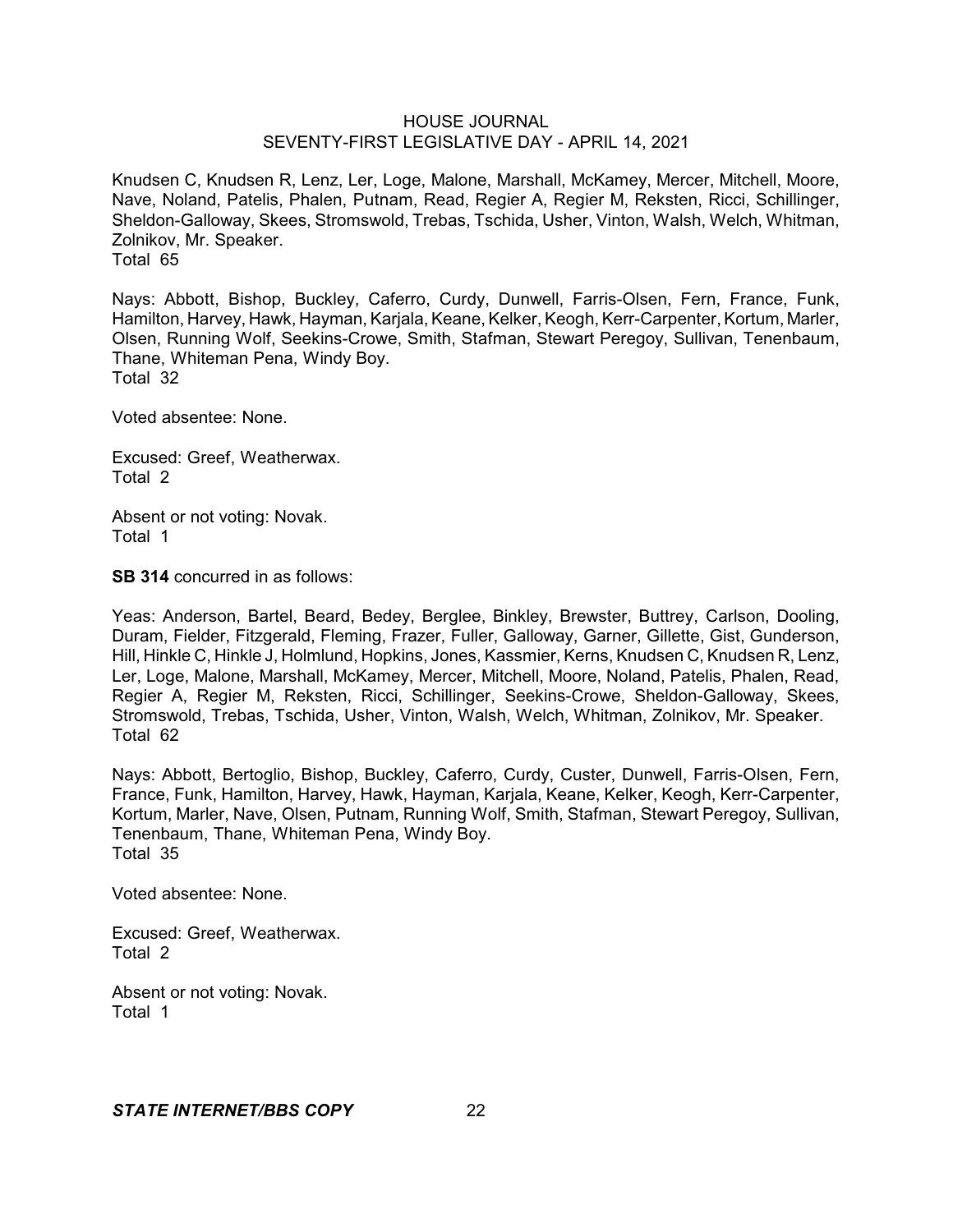**SB 337** concurred in as follows:

Yeas: Anderson, Bartel, Beard, Bedey, Berglee, Bertoglio, Binkley, Brewster, Buttrey, Carlson, Custer, Dooling, Duram, Fielder, Fitzgerald, Fleming, Frazer, Fuller, Galloway, Garner, Gillette, Gist, Gunderson, Hill, Hinkle C, Hinkle J, Holmlund, Hopkins, Jones, Kassmier, Kerns, Knudsen C, Knudsen R, Lenz, Ler, Loge, Malone, Marshall, McKamey, Mercer, Mitchell, Moore, Nave, Noland, Patelis, Phalen, Putnam, Read, Regier A, Regier M, Reksten, Ricci,Schillinger, Seekins-Crowe, Sheldon-Galloway, Skees,Stromswold, Trebas, Tschida, Usher, Vinton, Walsh, Welch, Whitman, Zolnikov, Mr. Speaker. Total 66

Nays: Abbott, Bishop, Buckley, Caferro, Curdy, Dunwell, Farris-Olsen, Fern, France, Funk, Hamilton, Harvey, Hawk, Hayman, Karjala, Keane, Kelker, Keogh, Kerr-Carpenter, Kortum, Marler, Olsen, Running Wolf, Smith, Stafman, Stewart Peregoy, Sullivan, Tenenbaum, Thane, Whiteman Pena, Windy Boy. Total 31

Voted absentee: None.

Excused: Greef, Weatherwax. Total 2

Absent or not voting: Novak. Total 1

**SB 338** concurred in as follows:

Yeas: Anderson, Bartel, Beard, Bedey, Berglee, Bertoglio, Binkley, Brewster, Buttrey, Carlson, Custer, Dooling, Duram, Fielder, Fitzgerald, Fleming, Frazer, Fuller, Galloway, Garner, Gillette, Gist, Gunderson, Hill, Hinkle C, Hinkle J, Holmlund, Hopkins, Jones, Kassmier, Kerns, Knudsen C, Knudsen R, Lenz, Ler, Loge, Malone, Marshall, McKamey, Mercer, Mitchell, Moore, Nave, Noland, Patelis, Phalen, Putnam, Read, Regier A, Regier M, Reksten, Ricci, Schillinger, Seekins-Crowe, Sheldon-Galloway, Skees, Stromswold, Trebas, Tschida, Usher, Vinton, Walsh, Welch, Whitman, Zolnikov, Mr. Speaker. Total 66

Nays: Abbott, Bishop, Buckley, Caferro, Curdy, Dunwell, Farris-Olsen, Fern, France, Funk, Hamilton, Harvey, Hawk, Hayman, Karjala, Keane, Kelker, Keogh, Kerr-Carpenter, Kortum, Marler, Olsen, Running Wolf, Smith, Stafman, Stewart Peregoy, Sullivan, Tenenbaum, Thane, Whiteman Pena, Windy Boy. Total 31

Voted absentee: None.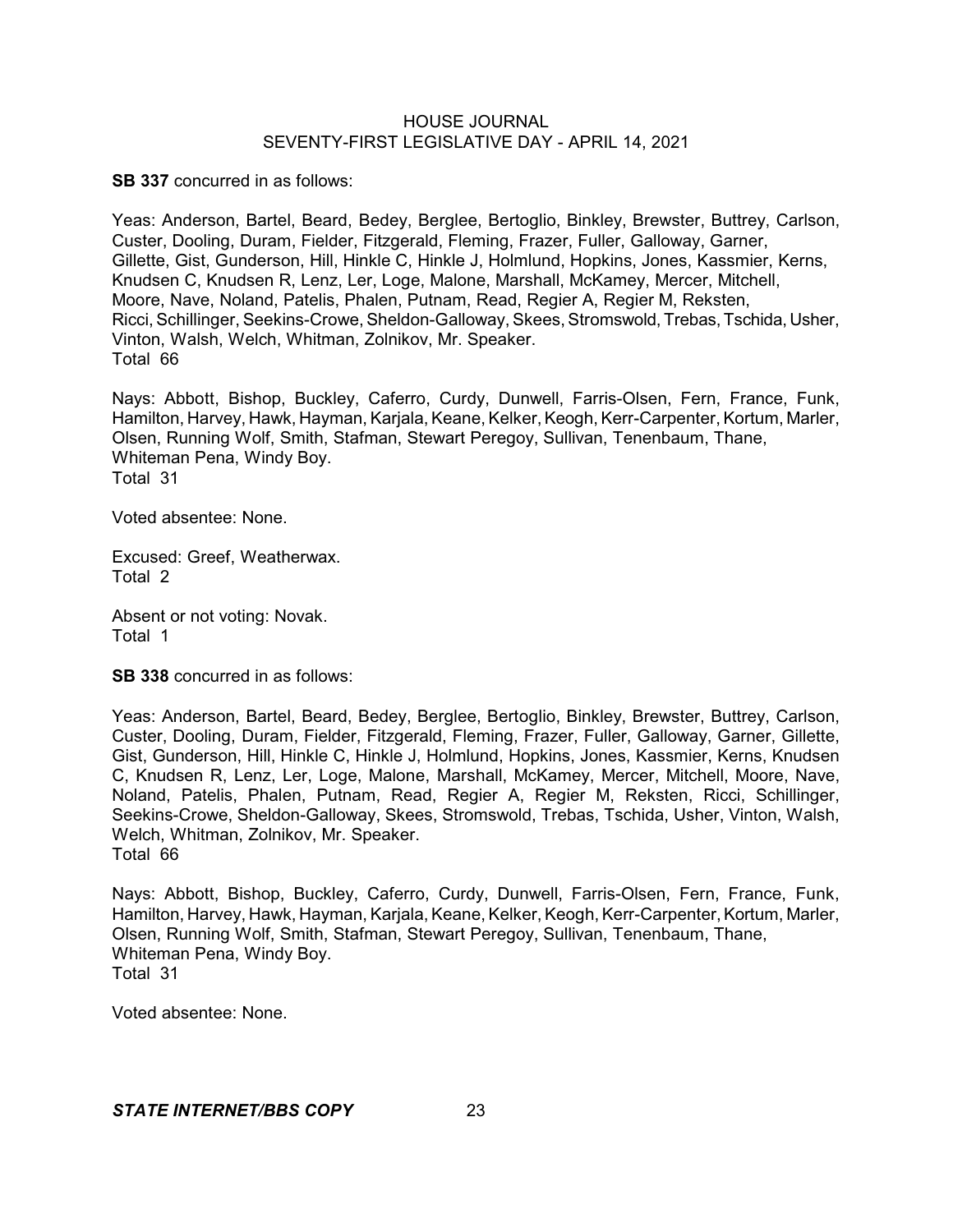Excused: Greef, Weatherwax. Total 2

Absent or not voting: Novak. Total 1

**SB 360** concurred in as follows:

Yeas: Anderson, Bartel, Beard, Bedey, Berglee, Bertoglio, Binkley, Brewster, Buckley, Buttrey, Carlson, Curdy, Custer, Dooling, Duram, Fern, Fielder, Fitzgerald, Fleming, France, Frazer, Fuller, Galloway, Garner, Gillette, Gist, Gunderson, Hill, Hinkle C, Hinkle J, Holmlund, Hopkins, Jones, Kassmier, Kerns, Kerr-Carpenter, Knudsen C, Knudsen R, Lenz, Ler, Loge, Malone, Marshall, McKamey, Mercer, Mitchell, Moore, Nave, Noland, Patelis, Phalen, Putnam, Read, Regier A, Regier M, Reksten, Ricci, Schillinger, Seekins-Crowe, Sheldon-Galloway, Skees, Stromswold, Trebas, Tschida, Usher, Vinton, Walsh, Welch, Whitman, Zolnikov, Mr. Speaker. Total 71

Nays: Abbott, Bishop, Caferro, Dunwell, Farris-Olsen, Funk, Hamilton, Harvey, Hawk, Hayman, Karjala, Keane, Kelker, Keogh, Kortum, Marler, Olsen, Running Wolf, Smith, Stafman, Stewart Peregoy, Sullivan, Tenenbaum, Thane, Whiteman Pena, Windy Boy. Total 26

Voted absentee: None.

Excused: Greef, Weatherwax. Total 2

Absent or not voting: Novak. Total 1

**SJR 8** concurred in as follows:

Yeas: Anderson, Bartel, Beard, Bedey, Berglee, Bertoglio, Binkley, Brewster, Buttrey, Carlson, Custer, Dooling, Duram, Fielder, Fitzgerald, Fleming, Frazer, Fuller, Galloway, Garner, Gillette, Gist, Gunderson, Hill, Hinkle C, Hinkle J, Holmlund, Hopkins, Jones, Kassmier, Kerns, Knudsen C, Knudsen R, Lenz, Ler, Loge, Malone, Marshall, McKamey, Mercer, Mitchell, Moore, Nave, Noland, Patelis, Phalen, Putnam, Read, Regier A, Regier M, Reksten, Ricci, Schillinger, Seekins-Crowe, Sheldon-Galloway, Skees, Stromswold, Trebas, Tschida, Usher, Vinton, Walsh, Welch, Whitman, Zolnikov, Mr. Speaker. Total 66

Nays: Abbott, Bishop, Buckley, Caferro, Curdy, Dunwell, Farris-Olsen, Fern, France, Funk, Hamilton, Harvey, Hawk, Hayman, Karjala, Keane,Kelker, Keogh, Kerr-Carpenter, Kortum, Marler,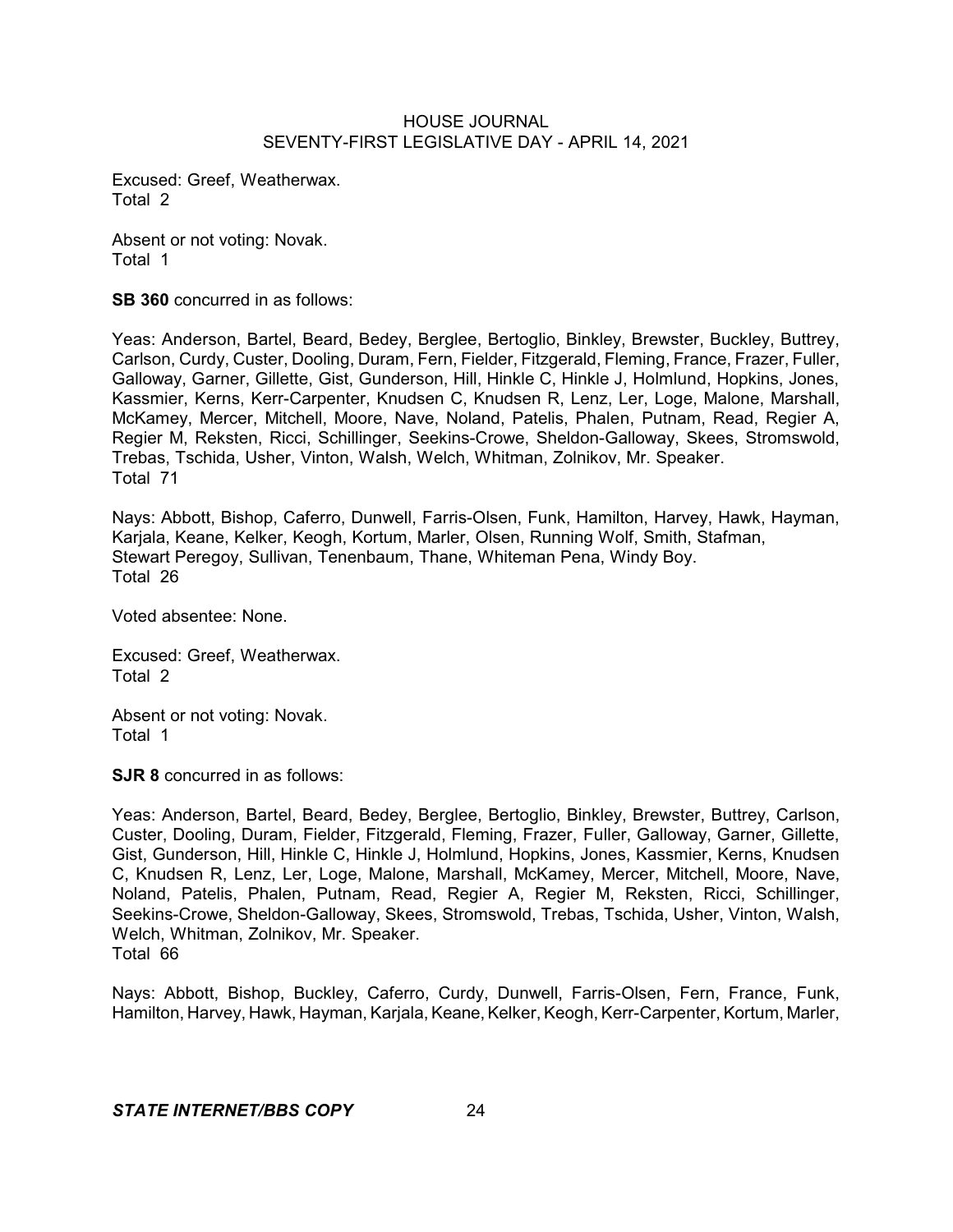Olsen, Running Wolf, Smith, Stafman, Stewart Peregoy, Sullivan, Tenenbaum, Thane, Whiteman Pena, Windy Boy. Total 31

Voted absentee: None.

Excused: Greef, Weatherwax. Total 2

Absent or not voting: Novak. Total 1

**SJR 10** concurred in as follows:

Yeas: Abbott, Anderson, Bartel, Beard, Bedey, Berglee, Bertoglio, Binkley, Bishop, Brewster, Buckley, Buttrey, Caferro, Carlson, Curdy, Custer, Dooling, Duram, Fern, Fielder, Fitzgerald, Fleming, France, Frazer, Fuller, Funk, Galloway, Garner, Gillette, Gist, Gunderson, Harvey, Hawk, Hayman, Hill, Hinkle C, Hinkle J, Holmlund, Hopkins, Jones, Karjala, Kassmier, Keane, Kelker, Keogh, Kerns, Kerr-Carpenter, Knudsen C, Knudsen R, Lenz, Ler, Loge, Malone, Marshall, McKamey, Mercer, Mitchell, Moore, Nave, Noland, Olsen, Patelis, Phalen, Putnam, Read, Regier A, Regier M, Reksten, Ricci, Running Wolf, Schillinger, Seekins-Crowe, Sheldon-Galloway, Skees, Smith, Stafman, Stewart Peregoy, Stromswold, Sullivan, Thane, Trebas, Tschida, Usher, Vinton, Walsh, Welch, Whiteman Pena, Whitman, Windy Boy, Zolnikov, Mr. Speaker. Total 91

Nays: Dunwell, Farris-Olsen, Hamilton, Kortum, Marler, Tenenbaum. Total 6

Voted absentee: None.

Excused: Greef, Weatherwax. Total 2

Absent or not voting: Novak. Total 1

### **MOTIONS**

Majority Leader Vinton moved the Speaker be authorized to appoint a Conference Committee to meet with a like committee from the Senate to confer on Senate Amendments to **HB 63** and request the Senate to appoint a like committee. Without objection, Speaker Galt appointed:

Representative Dooling Majority Leader Vinton Representative Sullivan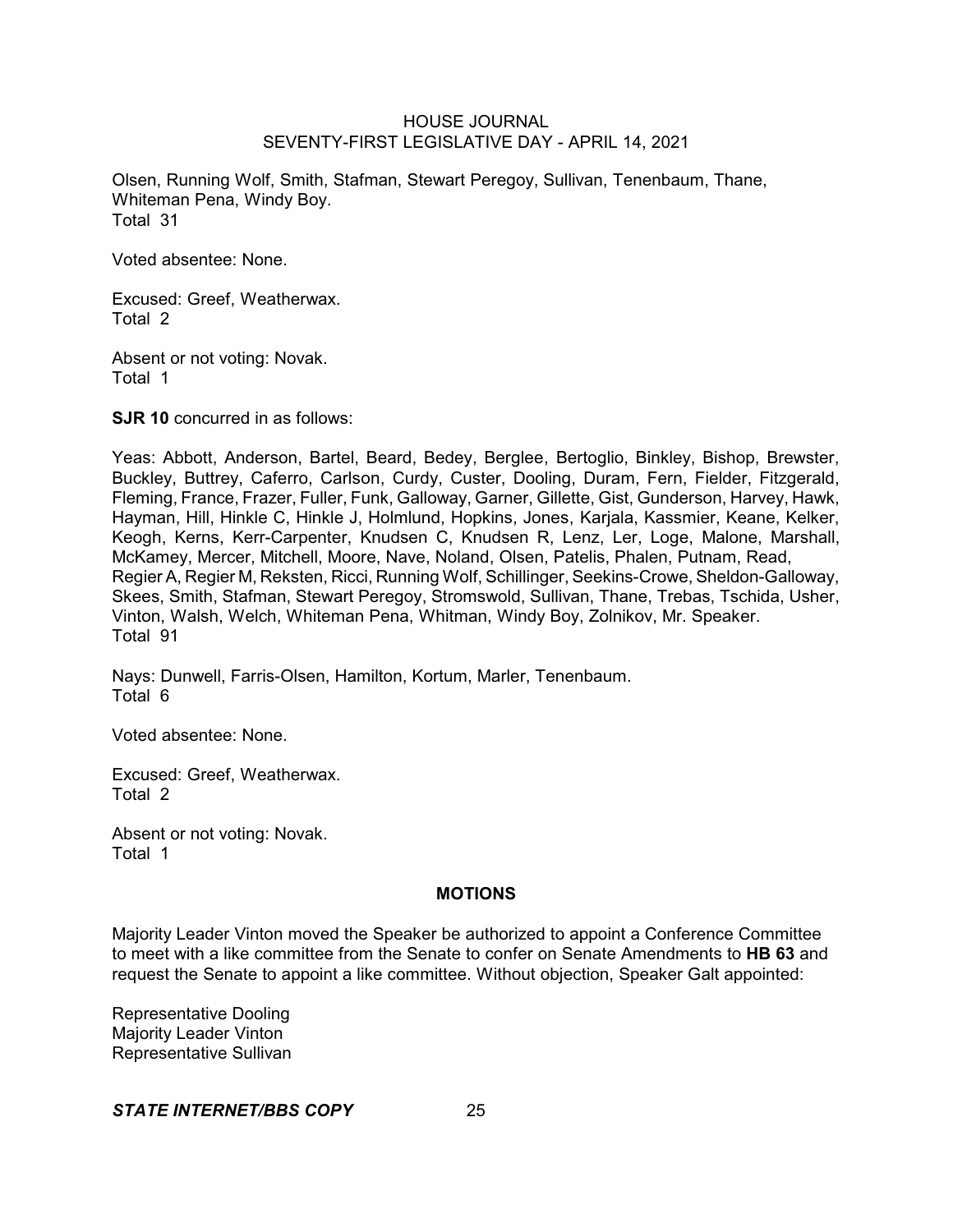Majority Leader Vinton moved the Speaker be authorized to appoint a Conference Committee to meet with a like committee from the Senate to confer on Senate Amendments to **HB 178** and request the Senate to appoint a like committee. Without objection, Speaker Galt appointed:

Representative Bedey Representative Bertoglio Representative Running Wolf

Majority Leader Vinton moved the Speaker be authorized to appoint a Conference Committee to meet with a like committee from the Senate to confer on Senate Amendments to **HB 555** and request the Senate to appoint a like committee. Without objection, Speaker Galt appointed:

Representative M. Regier Representative Mercer Representative Farris-Olsen

Majority Leader Vinton moved the Speaker be authorized to appoint a Joint Select Committee on Judicial Transparency and Accountability to meet with a like committee from the Senate. Without objection, Speaker Galt appointed:

Majority Leader Vinton Minority Leader Abbott Representative A. Regier

# **REPORTS OF STANDING COMMITTEES**

**APPROPRIATIONS** (Jones, Chair): 4/14/2021 **SB 272**, be amended as follows:

1. Page 1, line 13. **Strike**: "17" **Insert**: "18"

2. Page 1. **Following**: line 27 **Insert**: "(j) one member representing the legislative branch, appointed by the legislative branch information technology planning council;" **Renumber:** subsequent subsections

3. Page 2. **Following**: line 3 **Insert**: "(l) one member representing K-12 education, appointed by the superintendent of public instruction;" **Renumber:** subsequent subsections And, as amended, be concurred in. Report adopted.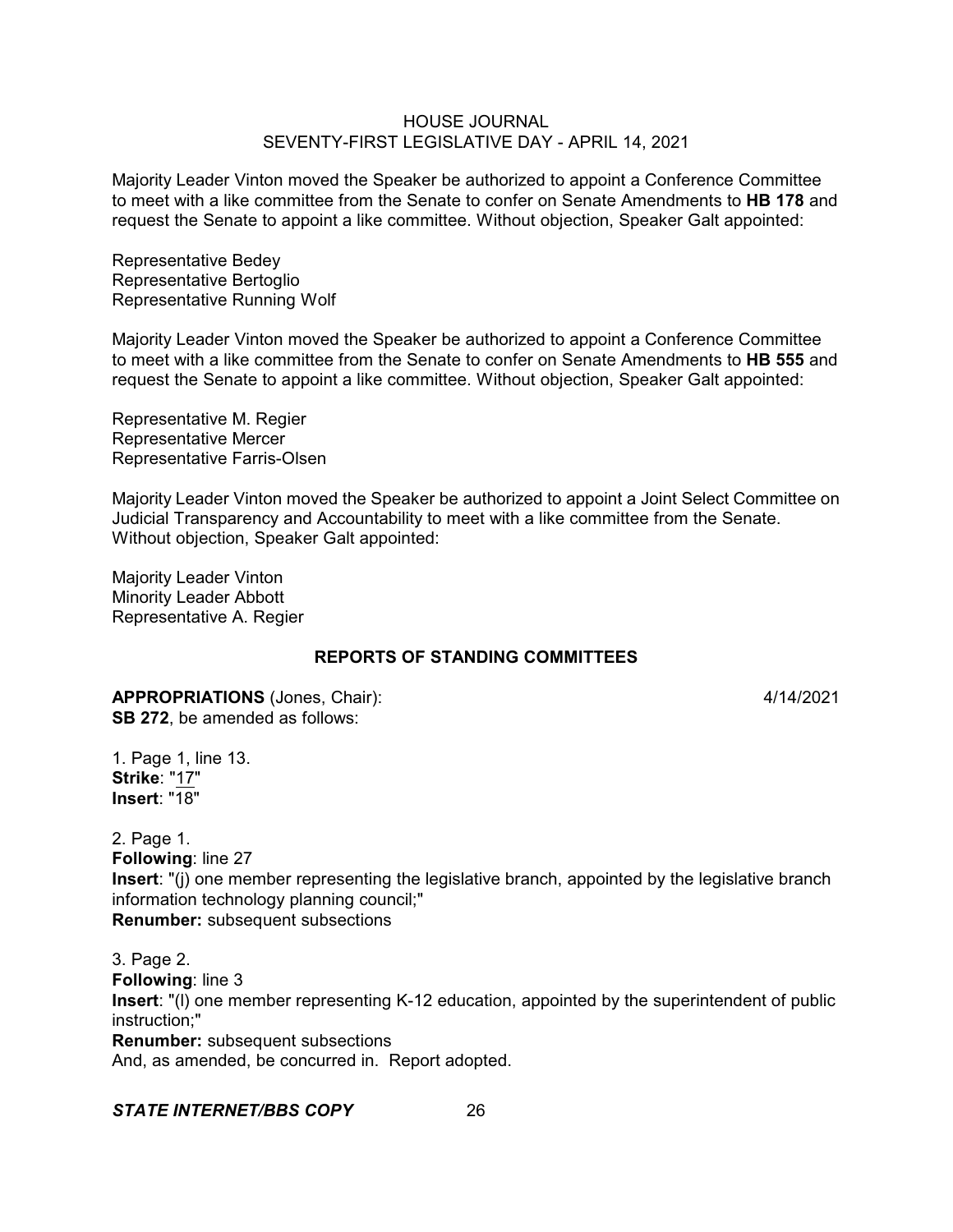**JUDICIARY** (Usher, Chair): 4/14/2021 **SB 318**, be amended as follows:

**Following:** "SETTING;"

**Insert:** "REQUIRING A JUDICIAL OFFICER TO DISQUALIFY THE JUDICIAL OFFICER IN CERTAIN PROCEEDINGS; PROVIDING FOR ENFORCEMENT OF COMPLAINTS AGAINST JUDICIAL OFFICERS; PROVIDING RULEMAKING AUTHORITY;"

2. Title, line 6. **Following:** "SECTIONS" **Insert:** "2-2-136"

3. Title, line 6. **Following:** "3-1-604" **Insert:** ","

4. Page 1.

**Following:** line 10

**Insert:** "**Section 1.** Section 2-2-136, MCA, is amended to read:

"**2-2-136. Enforcement for state officers, legislators, and state employees -- referral of complaint involving county attorney.** (1) (a) A person alleging a violation of this part or [section 4] by a state officer, legislator, judicial officer, or state employee may file a complaint with the commissioner of political practices. The commissioner does not have jurisdiction for a complaint concerning a legislator if a legislative act is involved in the complaint. The commissioner also has jurisdiction over complaints against a county attorney that are referred by a local government review panel pursuant to 2-2-144 or filed by a person directly with the commissioner pursuant to 2-2-144(6). If a complaint is filed against the commissioner or another individual employed in the office of the commissioner, the complaint must be resolved in the manner provided for in 13-37- 111(5).

(b) The commissioner may request additional information from the complainant or the person who is the subject of the complaint to make an initial determination of whether the complaint states a potential violation of this part.

(c) The commissioner may dismiss a complaint that is frivolous, does not state a potential violation of this part or [section 4], or does not contain sufficient allegations to enable the commissioner to determine whether the complaint states a potential violation of this part.

(d) When a complaint is filed, the commissioner may issue statements or respond to inquiries to confirm that a complaint has been filed, to identify against whom it has been filed, and to describe the procedural aspects and status of the case.

(2) (a) If the commissioner determines that the complaint states a potential violation of this part or [section 4], the commissioner shall hold an informal contested case hearing on the complaint as provided in Title 2, chapter 4, part 6. However, if the issues presented in a complaint have been addressed and decided in a prior decision and the commissioner determines that no additional factual development is necessary, the commissioner may issue a summary decision without holding an informal contested case hearing on the complaint.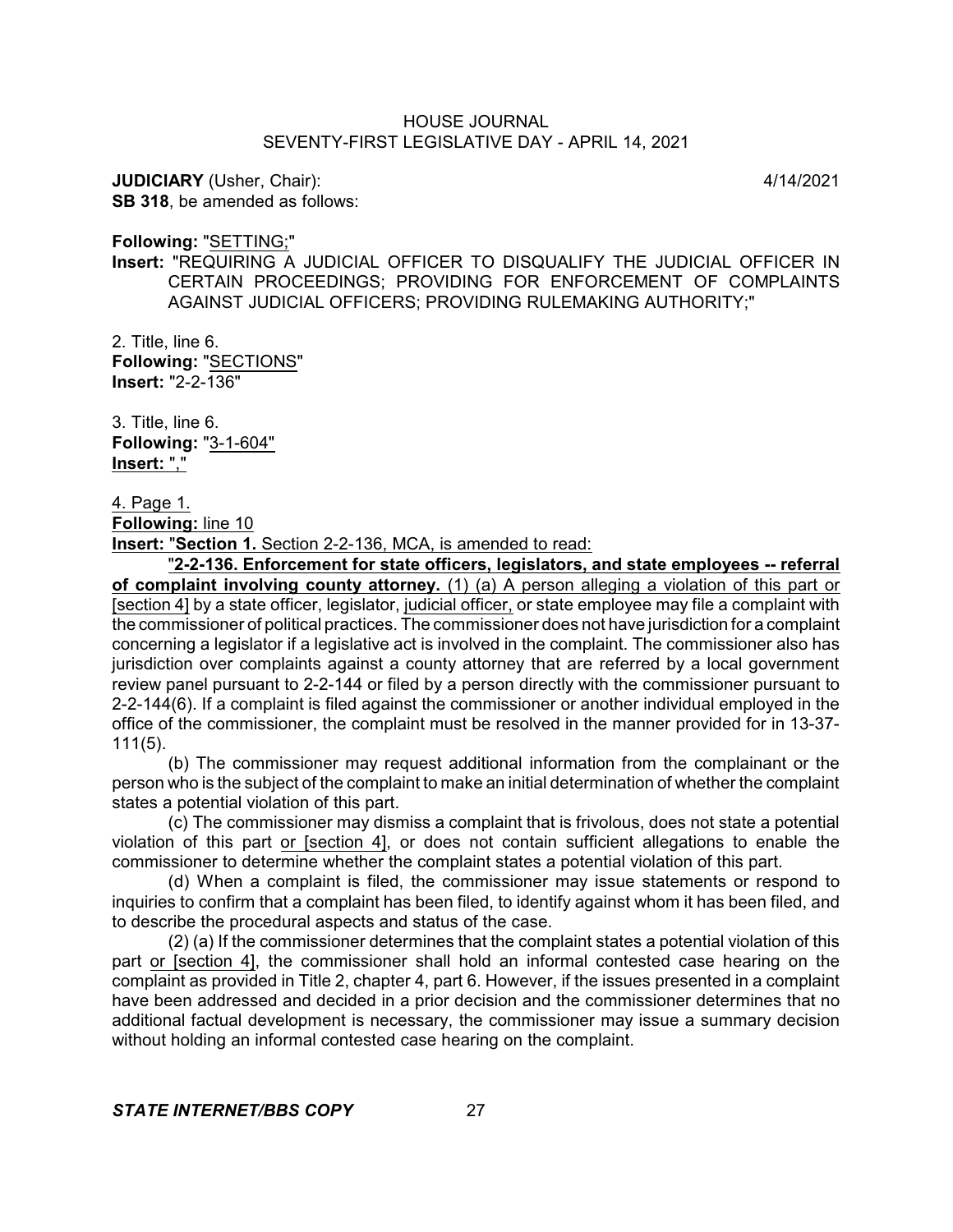(b) Except as provided in 2-3-203, an informal contested case proceeding must be open to the public. Except as provided in Title 2, chapter 6, part 10, documents submitted to the commissioner for the informal contested case proceeding are presumed to be public information.

(c) The commissioner shall issue a decision based on the record established before the commissioner. The decision issued after a hearing is public information open to inspection.

(3) (a) Except as provided in subsection (3)(b), if the commissioner determines that a violation of this part or [section 4] has occurred, the commissioner may impose an administrative penalty of not less than \$50 or more than \$1,000.

(b) If the commissioner determines that a violation of 2-2-121(4)(b) has occurred, the commissioner may impose an administrative penalty of not less than \$500 or more than \$10,000.

(c) If the violation was committed by a state employee, the commissioner may also recommend that the employing state agency discipline the employee. The employing entity of a state employee may take disciplinary action against an employee for a violation of this part, regardless of whether the commissioner makes a recommendation for discipline.

(d) The commissioner may assess the costs of the proceeding against the person bringing the charges if the commissioner determines that a violation did not occur or against the officer or employee if the commissioner determines that a violation did occur.

(4) A party may seek judicial review of the commissioner's decision, as provided in Title 2, chapter 4, part 7, after a hearing, a dismissal, or a summary decision issued pursuant to this section.

(5) The commissioner may adopt rules to carry out the responsibilities and duties assigned by this part and [section 4]." "

**Renumber:** subsequent sections

5. Page 1.

**Following:** line 22

**Insert:** "NEW SECTION. **Section 4. Judicial conflict of interest -- recusal -- definition.** (1) A judicial officer shall disqualify the judicial officer in any proceeding in which the judicial officer's impartiality might reasonably be questioned, including but not limited to the following circumstances:

(a) the judicial officer has a personal bias or prejudice concerning a party or a party's lawyer or personal knowledge of facts that are in dispute in the proceeding;

(b) the judicial officer knows that the judicial officer, the judicial officer's spouse or domestic partner, a person within the third degree of relationship to either the judicial officer or the judicial officer's spouse or domestic partner, or the spouse or domestic partner of a person within the third degree of relationship to either judicial officer or the judicial officer's spouse or domestic partner is:

(i) a party to the proceeding, or an officer, director, general partner, managing member, or trustee of a party;

(ii) acting as a lawyer in the proceeding;

(iii) a person who has more than a de minimus interest that could be substantially affected by the proceeding; or

(iv) likely to be a material witness in the proceeding;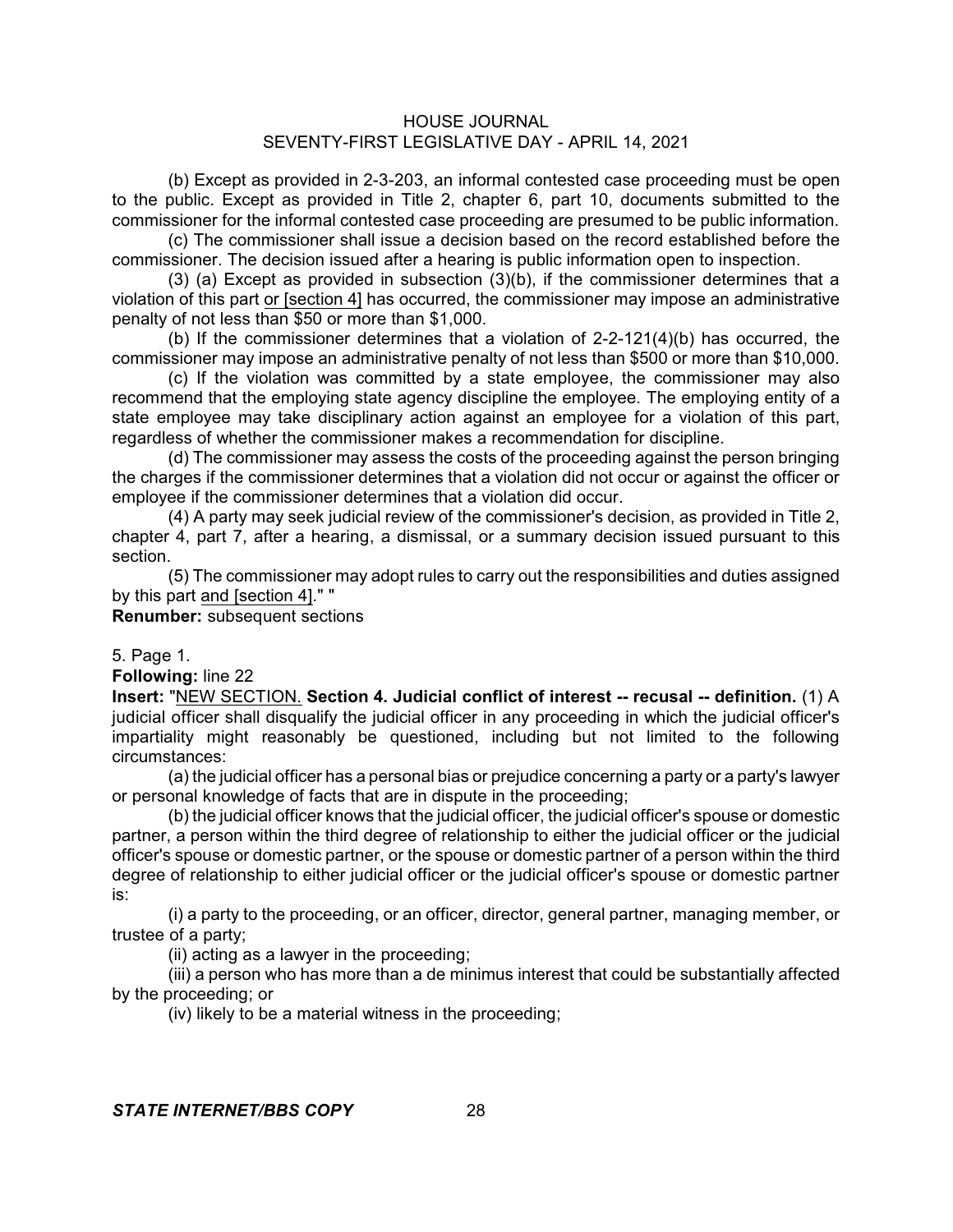(c) the judicial officer knows that the judicial officer, individually or as a fiduciary, or the judicial officer's spouse or domestic partner, parent, child, or any other member of the judicial officer's family residing in the same household has an economic interest in the subject matter in a controversy or in a party to the proceeding;

(d) the judicial officer, while a judicial officer or a judicial candidate, has made a public statement, other than in a court proceeding, judicial decision, or opinion, that commits or appears to commit the judge to reach a particular result or rule in a particular way in the proceeding or controversy;

(e) the judicial officer:

(i) served as a lawyer in the matter in controversy, or was associated with a lawyer who participated substantially as a lawyer in the matter during the association;

(ii) served in governmental employment and in that capacity participated personally and substantially as a lawyer or public official concerning the proceeding, or has publicly expressed in that capacity an opinion concerning the merits of the particular matter in controversy;

(iii) was a material witness concerning the matter;

(iv) previously presided as a judicial officer over the matter in another court; or

(v) has received a campaign contribution from a lawyer or party to the proceeding.

(f) a lawyer or party to the proceeding has made a contribution to a political committee or other entity that engaged in independent expenditures that supported the judicial officer or opposed the judicial officer's opponent in an election;

(2) A judicial officer shall keep informed about the judicial officer's personal and fiduciary economic interests and make a reasonable effort to keep informed about the personal economic interests of the judicial officer's spouse or domestic partner and minor children residing in the judicial officer's household.

(3) A judicial officer subject to disqualification under this section, other than for bias or prejudice, may disclose in writing or on the record the basis of the judicial officer's disqualification and may ask the parties and their lawyers to consider, outside the presence of the judicial officer and court personnel, whether to waive disqualification. If, following disclosure, the parties and lawyers agree, without participation by the judicial officer or court personnel, that the judge should not be disqualified, the judge may participate in the proceeding.

(4) For the purposes of this section, "judicial officer" has the meaning provided in 1-1-202." **Insert:** "NEW SECTION. **Section 5. Codification instruction**. [Section 4] is intended to be codified as an integral part of Title 2, chapter 2, and the provisions of Title 2, chapter 2, apply to [section 4]."

**Insert:** "NEW SECTION. **Section 6.** {standard} **Severability**. If a part of [this act] is invalid, all valid parts that are severable from the invalid part remain in effect. If a part of [this act] is invalid in one or more of its applications, the part remains in effect in all valid applications that are severable from the invalid applications."

**Renumber:** subsequent section

And, as amended, be concurred in. Report adopted.

**SB 344**, be concurred in. Report adopted. **SB 365**, be concurred in. Report adopted. **SB 370**, be concurred in. Report adopted.